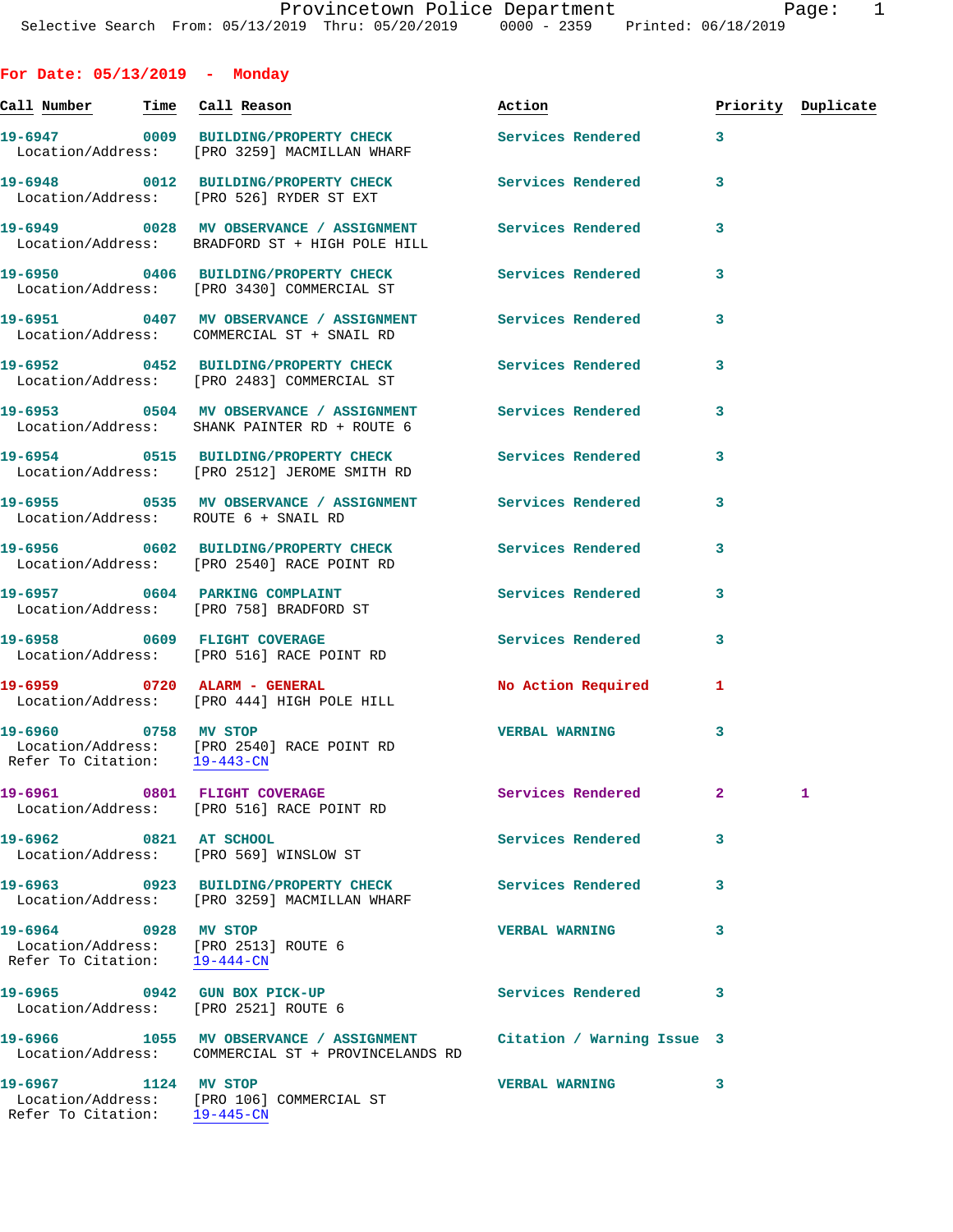|                                      | Provincetown Police Department<br>Selective Search From: 05/13/2019 Thru: 05/20/2019 0000 - 2359 Printed: 06/18/2019 |                            |              |
|--------------------------------------|----------------------------------------------------------------------------------------------------------------------|----------------------------|--------------|
|                                      | 19-6968 1209 MV COMPLAINT<br>Location/Address: [PRO 3094] COMMERCIAL ST                                              | <b>GONE ON ARRIVAL</b>     | $\mathbf{2}$ |
|                                      | 19-6970 1239 DOG COMPLAINT<br>Location/Address: [PRO 667] COMMERCIAL ST                                              | Services Rendered          | $\mathbf{2}$ |
|                                      | 19-6971 1245 PARK, WALK & TALK<br>Location/Address: [PRO 175] COMMERCIAL ST                                          | Services Rendered          | 3            |
|                                      | 19-6973 1331 MISSING PERSON<br>Location/Address: [PRO 542] SHANK PAINTER RD                                          | PATIENT REFUSAL            | 1            |
|                                      | 19-6972 1333 MV OBSERVANCE / ASSIGNMENT Services Rendered<br>Location/Address: SHANK PAINTER RD + PROVINCE RD        |                            | 3            |
|                                      | 19-6976 1508 MEDICAL EMERGENCY NEW PATIENT REFUSAL<br>Location/Address: HANCOCK ST + BRADFORD ST                     |                            | 1            |
|                                      | 19-6978 1611 PARK, WALK & TALK<br>Location/Address: [PRO 105] COMMERCIAL ST                                          | Services Rendered          | 3            |
|                                      | 19-6979 1634 MEDICAL EMERGENCY<br>Location/Address: [PRO 440] HARRY KEMP WAY                                         | Transported to Hospital 1  |              |
|                                      | 19-6980 1644 LARCENY / FORGERY / FRAUD SPOKEN TO<br>Location/Address: [PRO 442] HARRY KEMP WAY                       |                            | 2            |
| Location/Address: ROUTE 6 + SNAIL RD | 19-6981 1728 MV OBSERVANCE / ASSIGNMENT VERBAL WARNING                                                               |                            | 3            |
| Refer To Citation: 19-446-CN         | 19-6982 1745 MV STOP<br>Location/Address: ROUTE 6 + CONWELL ST                                                       | <b>VERBAL WARNING</b>      | 3            |
|                                      | 19-6983 1747 MEDICAL EMERGENCY<br>Location/Address: [PRO 1216] COMMERCIAL ST                                         | <b>PATIENT REFUSAL</b>     | 1            |
| 19-6984 1814 MV STOP                 | Location/Address: [PRO 2815] COMMERCIAL ST<br>Refer To Citation: $\frac{19-447-CN}{\ }$                              | <b>VERBAL WARNING</b>      | 3            |
|                                      | 19-6985 1849 MV OBSERVANCE / ASSIGNMENT Services Rendered<br>Location/Address: [PRO 3296] SHANK PAINTER RD           |                            | 3            |
|                                      | 19-6986 2034 BUILDING/PROPERTY CHECK<br>Location/Address: [PRO 2494] BRADFORD ST                                     | Services Rendered          | 3            |
|                                      | 19-6987 2046 BUILDING/PROPERTY CHECK<br>Location/Address: [PRO 539] SHANK PAINTER RD                                 | BLDG/PROP Checked/Secure 3 |              |
|                                      | 19-6988 2331 BUILDING/PROPERTY CHECK<br>Location/Address: [PRO 3163] WINTHROP ST                                     | Services Rendered          | 3            |
| 19-6989 2342 BAR CHECK               | Location/Address: [PRO 2737] COMMERCIAL ST                                                                           | Services Rendered          | 3            |
| 19-6990 2353 BAR CHECK               | Location/Address: [PRO 399] COMMERCIAL ST                                                                            | <b>Services Rendered</b>   | 3            |
| For Date: $05/14/2019$ - Tuesday     |                                                                                                                      |                            |              |
|                                      | 19-6991 0024 MV OBSERVANCE / ASSIGNMENT Services Rendered<br>Location/Address: SHANK PAINTER RD + BRADFORD ST        |                            | 3            |
|                                      | 19-6992 0029 MV OBSERVANCE / ASSIGNMENT<br>Location/Address: HOWLAND ST + BRADFORD ST                                | <b>Services Rendered</b>   | 3            |

**19-6993 0107 BUILDING/PROPERTY CHECK Services Rendered 3**  Location/Address: [PRO 2494] BRADFORD ST

Page: 2<br><sup>19</sup>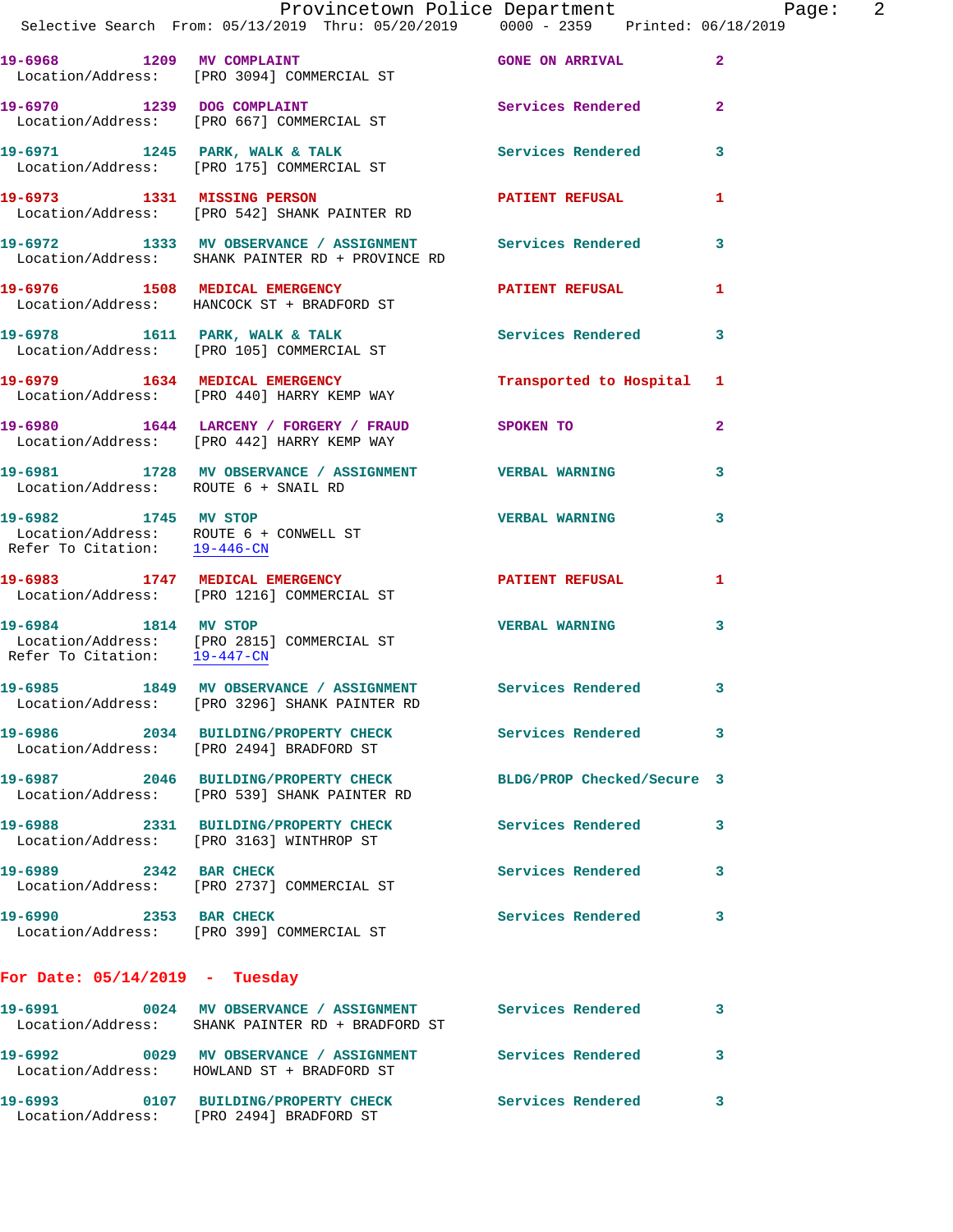|                                      | Provincetown Police Department Page:<br>Selective Search From: 05/13/2019 Thru: 05/20/2019 0000 - 2359 Printed: 06/18/2019 |                            |                | $\overline{3}$ |
|--------------------------------------|----------------------------------------------------------------------------------------------------------------------------|----------------------------|----------------|----------------|
|                                      | 19-6994 0124 BUILDING/PROPERTY CHECK Services Rendered 3<br>Location/Address: [PRO 595] BRADFORD ST                        |                            |                |                |
|                                      | 19-6995 0157 BUILDING/PROPERTY CHECK BLDG/PROP Checked/Secure 3<br>Location/Address: [PRO 444] HIGH POLE HILL              |                            |                |                |
|                                      | 19-6996 0214 BUILDING/PROPERTY CHECK BLDG/PROP Checked/Secure 3<br>Location/Address: [PRO 2499] RACE POINT RD              |                            |                |                |
|                                      | 19-6997 0231 BUILDING/PROPERTY CHECK BLDG/PROP Checked/Secure 3<br>Location/Address: [PRO 516] RACE POINT RD               |                            |                |                |
|                                      | 19-6998 0438 BUILDING/PROPERTY CHECK Services Rendered 3<br>Location/Address: [PRO 2898] JEROME SMITH RD                   |                            |                |                |
|                                      | 19-6999 0517 BUILDING/PROPERTY CHECK Services Rendered 3<br>Location/Address: [PRO 3259] MACMILLAN WHARF                   |                            |                |                |
|                                      | 19-7000 0530 BUILDING/PROPERTY CHECK BLDG/PROP Checked/Secure 3<br>Location/Address: [PRO 99] COMMERCIAL ST                |                            |                |                |
|                                      | 19-7002 0536 SERVICE CALL - POLICE Services Rendered<br>Location/Address: [PRO 516] RACE POINT RD                          |                            | 3              |                |
| 19-7003 0537 HAZARDS                 | Location/Address: [PRO 2490] PROVINCELANDS RD                                                                              | Services Rendered          | $\overline{2}$ |                |
|                                      | 19-7001 0539 MV OBSERVANCE / ASSIGNMENT Services Rendered<br>Location/Address: SHANK PAINTER RD + ROUTE 6                  |                            | 3              |                |
|                                      | 19-7004 0550 PARK, WALK & TALK 30 Services Rendered<br>Location: [PRO 3431] LOPES SQUARE                                   |                            | $\mathbf{3}$   |                |
|                                      | 19-7005 0612 ALARM - GENERAL<br>Location/Address: [PRO 2205] BRADFORD ST                                                   | FOLLOW UP                  | 1              |                |
|                                      | 19-7006 0815 SERVICE CALL - POLICE Services Rendered 3<br>Location/Address: [PRO 569] WINSLOW ST                           |                            |                |                |
|                                      | Location/Address: [PRO 2483] COMMERCIAL ST                                                                                 | Services Rendered          | 3              |                |
| Location/Address: [PRO 3287] ROUTE 6 | 19-7008 0931 BUILDING/PROPERTY CHECK                                                                                       | BLDG/PROP Checked/Secure 3 |                |                |
| 19-7009 1003 FOLLOW UP               | Location/Address: [PRO 3335] COMMERCIAL ST                                                                                 | Could Not Locate           | $\mathbf{2}$   |                |
|                                      |                                                                                                                            |                            |                |                |

**19-7010 1028 SERVICE CALL - POLICE Services Rendered 3**  Location/Address: [PRO 537] SHANK PAINTER RD

**19-7012 1042 ANIMAL CALL Services Rendered 2** 

Location/Address: [OT] ROUND COVE RD

Location/Address: [PRO 929] FRANKLIN ST

Location/Address: [PRO 3430] COMMERCIAL ST

19-7014 1246 PARK, WALK & TALK **Services Rendered** 3 Location/Address: COMMERCIAL ST + ATLANTIC AVE

**19-7017 1345 MV OBSERVANCE / ASSIGNMENT Services Rendered 3**  Location/Address: PROVINCELANDS RD + ROUTE 6

**19-7018 1453 FLIGHT COVERAGE Services Rendered 3**  Location/Address: [PRO 516] RACE POINT RD

**19-7019 1454 SCHOOL Services Rendered 3**  Location/Address: [PRO 488] MAYFLOWER ST

**19-7011 1035 LOST PROPERTY Services Rendered 3** 

**19-7013 1232 BUILDING/PROPERTY CHECK Services Rendered 3**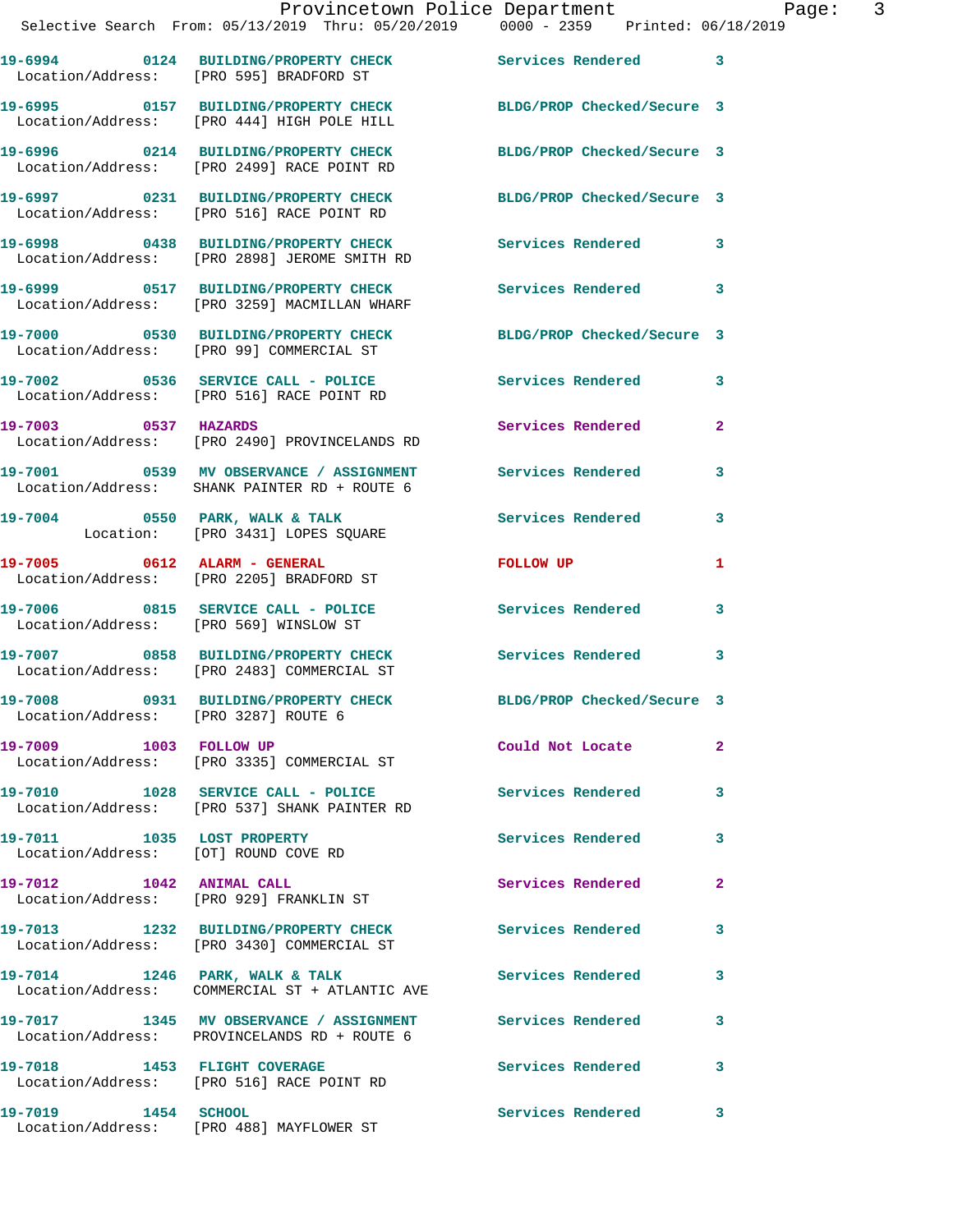|                                                                                    | 19-7020 1509 PARK, WALK & TALK<br>Location/Address: [PRO 105] COMMERCIAL ST                             | <b>Services Rendered</b> 3 |                            |
|------------------------------------------------------------------------------------|---------------------------------------------------------------------------------------------------------|----------------------------|----------------------------|
| 19-7022 1642 FOLLOW UP                                                             | Location/Address: [PRO 542] SHANK PAINTER RD                                                            | SPOKEN TO                  | $\overline{2}$             |
| 19-7023 1651 ANIMAL CALL                                                           | Location/Address: [PRO 352] COMMERCIAL ST                                                               | SPOKEN TO                  | $\overline{2}$             |
|                                                                                    | 19-7024 1718 MEDICAL EMERGENCY<br>Location/Address: [PRO 1168] WINTHROP ST                              | Transported to Hospital 1  |                            |
| Location/Address: ROUTE 6 + SNAIL RD                                               | 19-7025 1722 MV OBSERVANCE / ASSIGNMENT                                                                 | No Action Required         | 3                          |
| 19-7026 1748 MV STOP                                                               | Location/Address: COMMERCIAL ST + SNAIL RD<br>Refer To Citation: 19-448-CN                              | <b>VERBAL WARNING</b>      | 3                          |
|                                                                                    | 19-7027 1821 BUILDING/PROPERTY CHECK<br>Location/Address: [PRO 2977] COMMERCIAL ST                      | <b>Services Rendered</b>   | $\overline{\phantom{a}}$ 3 |
| 19-7029 1912 MV STOP<br>Location/Address: RYDER ST<br>Refer To Citation: 19-449-CN |                                                                                                         | <b>VERBAL WARNING</b>      | $\overline{\mathbf{3}}$    |
|                                                                                    | 19-7030 1939 MV OBSERVANCE / ASSIGNMENT Services Rendered 3<br>Location/Address: BRADFORD ST + PEARL ST |                            |                            |
|                                                                                    | 19-7031 2031 BUILDING/PROPERTY CHECK<br>Location/Address: [PRO 519] RACE POINT RD                       | BLDG/PROP Checked/Secure 3 |                            |
| 19-7032 2104 BY-LAW VIOLATION                                                      | Location/Address: [PRO 1563] CONWELL ST                                                                 | VERBAL WARNING 2           |                            |
|                                                                                    | 19-7033 2127 BUILDING/PROPERTY CHECK<br>Location/Address: [PRO 1168] WINTHROP ST                        | BLDG/PROP Checked/Secure 3 |                            |
|                                                                                    | 19-7034 2140 BUILDING/PROPERTY CHECK<br>Location/Address: [PRO 516] RACE POINT RD                       | BLDG/PROP Checked/Secure 3 |                            |
| 19-7035 2201 HAZARDS                                                               | Location/Address: [PRO 165] COMMERCIAL ST                                                               | Services Rendered          | $\mathbf{2}$               |
| Location/Address: ROUTE 6 + SNAIL RD                                               | 19-7036 2335 MV OBSERVANCE / ASSIGNMENT Services Rendered                                               |                            | 3                          |

## **For Date: 05/15/2019 - Wednesday**

|                                                                   | Location/Address: [PRO 379] COMMERCIAL ST | BLDG/PROP Checked/Secure 3 |              |
|-------------------------------------------------------------------|-------------------------------------------|----------------------------|--------------|
| 19-7038 0047 PARK, WALK & TALK<br>Location/Address: COMMERCIAL ST |                                           | Services Rendered          | $\mathbf{3}$ |
|                                                                   | Location/Address: [PRO 175] COMMERCIAL ST | BLDG/PROP Checked/Secure 3 |              |
| Location/Address:                                                 | [PRO 182] COMMERCIAL ST                   | BLDG/PROP Checked/Secure 3 |              |
| Location/Address:                                                 | FPRO 30041 BRADFORD ST                    | Services Rendered          | 3            |
| Location/Address:                                                 | [PRO 440] HARRY KEMP WAY                  | BLDG/PROP Checked/Secure 3 |              |
| Location/Address:                                                 | [PRO 413] CONWELL ST                      | BLDG/PROP Checked/Secure 3 |              |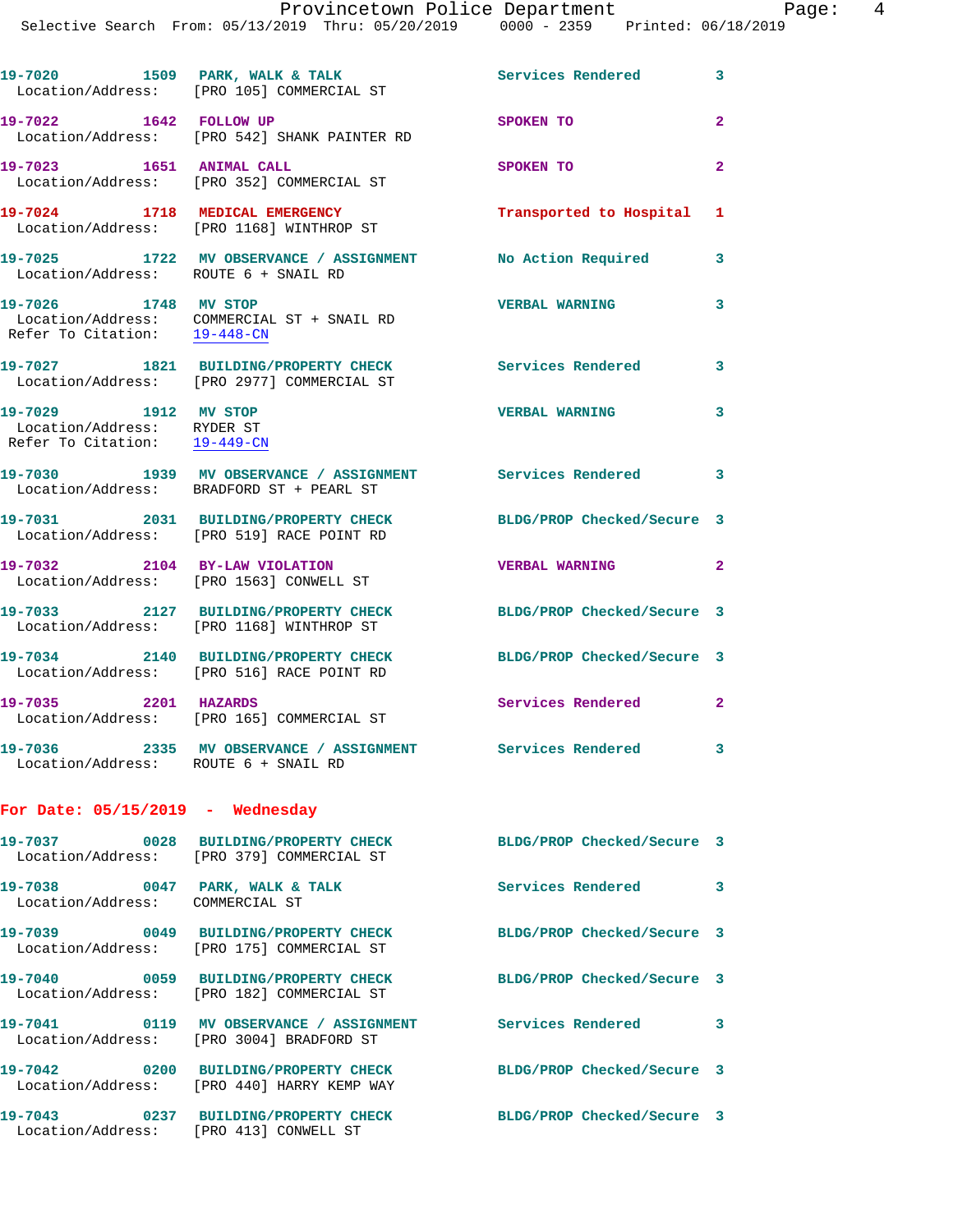|                                                                                              | 19-7044 0459 BUILDING/PROPERTY CHECK<br>Location/Address: [PRO 3259] MACMILLAN WHARF            | Services Rendered 3                             |                         |
|----------------------------------------------------------------------------------------------|-------------------------------------------------------------------------------------------------|-------------------------------------------------|-------------------------|
|                                                                                              | 19-7045 0617 SERVICE CALL - POLICE<br>Location/Address: [PRO 516] RACE POINT RD                 | <b>Services Rendered</b>                        | $\overline{\mathbf{3}}$ |
| Location/Address: [PRO 569] WINSLOW ST                                                       | 19-7046 0808 SERVICE CALL - POLICE                                                              | Services Rendered 3                             |                         |
|                                                                                              | 19-7048 0823 BUILDING/PROPERTY CHECK<br>Location/Address: [PRO 3317] CEMETERY RD                | BLDG/PROP Checked/Secure 3                      |                         |
|                                                                                              | 19-7047 0824 BUILDING/PROPERTY CHECK<br>Location/Address: [PRO 3318] CEMETERY RD                | BLDG/PROP Checked/Secure 3                      |                         |
| 19-7049 0843 PARKING COMPLAINT<br>Location/Address: BREWSTER ST                              |                                                                                                 | Services Rendered 3                             |                         |
| 19-7052 0918 MV STOP<br>Location/Address: [PRO 2521] ROUTE 6<br>Refer To Citation: 19-450-CN |                                                                                                 | <b>VERBAL WARNING</b>                           | 3                       |
| Location/Address: ROUTE 6                                                                    | 19-7053 0934 MV OBSERVANCE / ASSIGNMENT Services Rendered 3                                     |                                                 |                         |
| 19-7054 0950 MV STOP<br>Location/Address: [PRO 2479] ROUTE 6<br>Refer To Citation: 19-451-CN |                                                                                                 | <b>VERBAL WARNING</b>                           | 3                       |
|                                                                                              | 19-7056 1008 COMPLAINT - GENERAL<br>Location/Address: [PRO 399] COMMERCIAL ST                   | SPOKEN TO                                       | 3                       |
|                                                                                              | 19-7057 1119 MEDICAL EMERGENCY<br>Location/Address: [PRO 2977] COMMERCIAL ST                    | Transported to Hospital                         | 1                       |
|                                                                                              | 19-7058 1201 SERVICE CALL - POLICE<br>Location/Address: [PRO 3296] SHANK PAINTER RD             | Services Rendered 3                             |                         |
|                                                                                              | 19-7059 1203 COMPLAINT - GENERAL<br>Location/Address: [PRO 3137] RACE POINT RD                  | SPOKEN TO                                       | 3                       |
| 1243 FOLLOW UP<br>19-7060                                                                    | Location/Address: [PRO 1349] COMMERCIAL ST                                                      | Citation / Warning Issue 2                      |                         |
| 1327 FOLLOW UP<br>19-7061                                                                    | Location/Address: [PRO 399] COMMERCIAL ST                                                       | SPOKEN TO                                       | 2                       |
|                                                                                              | 19-7063 1459 FLIGHT COVERAGE<br>Location/Address: [PRO 516] RACE POINT RD                       | <b>Services Rendered</b>                        | 3                       |
| 19-7064 1504 ANIMAL CALL<br>Location/Address: COMMERCIAL ST                                  |                                                                                                 | <b>VERBAL WARNING</b>                           | $\overline{2}$          |
| 19-7065 1504 GENERAL INFO                                                                    | Location/Address: [PRO 542] SHANK PAINTER RD                                                    | Services Rendered                               | 3                       |
|                                                                                              | 19-7066 1527 PARK, WALK & TALK<br>Location/Address: [PRO 105] COMMERCIAL ST                     | No Action Required                              | 3                       |
| 19-7067 1554 MV STOP                                                                         | Location/Address: BRADFORD ST + STANDISH ST<br>Refer To Citation: $\frac{19-452-CM}{\sqrt{10}}$ | <b>VERBAL WARNING</b>                           | 3                       |
|                                                                                              | 19-7068 1602 COMPLAINT - GENERAL<br>Location/Address: [PRO 595] BRADFORD ST                     | SPOKEN TO                                       | 3                       |
| Location/Address: ROUTE 6 + SNAIL RD                                                         | 19-7069 1615 MV OBSERVANCE / ASSIGNMENT Services Rendered 3                                     |                                                 |                         |
| 19-7070 1615 MV STOP                                                                         |                                                                                                 | <b>VERBAL WARNING</b><br>$\sim$ $\sim$ $\sim$ 3 |                         |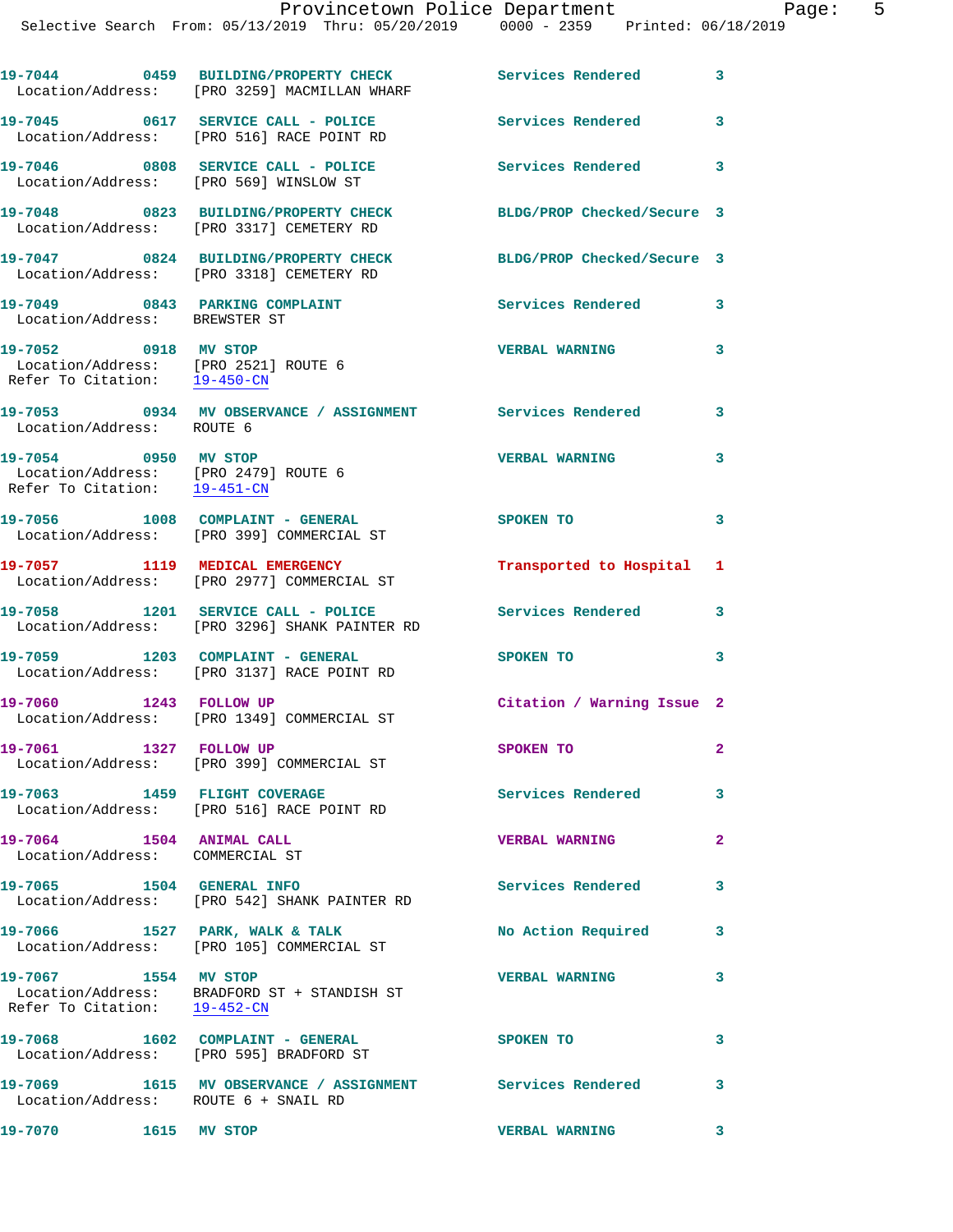|                                                                                   | Provincetown Police Department I<br>Selective Search From: 05/13/2019 Thru: 05/20/2019 0000 - 2359 Printed: 06/18/2019 |                            | 6<br>Page:   |
|-----------------------------------------------------------------------------------|------------------------------------------------------------------------------------------------------------------------|----------------------------|--------------|
| Location/Address: [PRO 3672] ROUTE 6<br>Refer To Citation: $\frac{19-453-CN}{29}$ |                                                                                                                        |                            |              |
|                                                                                   | 19-7071 1645 MEDICAL EMERGENCY<br>Location/Address: [PRO 1892] SHANK PAINTER RD                                        | PATIENT REFUSAL 1          |              |
|                                                                                   | 19-7072 1745 BUILDING/PROPERTY CHECK Services Rendered 3<br>Location/Address: [PRO 3259] MACMILLAN WHARF               |                            |              |
|                                                                                   | 19-7073 1823 BUILDING/PROPERTY CHECK Services Rendered 3<br>Location/Address: [PRO 3430] COMMERCIAL ST                 |                            |              |
|                                                                                   | 19-7074 1831 BUILDING/PROPERTY CHECK Services Rendered 3<br>Location/Address: [PRO 2977] COMMERCIAL ST                 |                            |              |
|                                                                                   | 19-7075 1842 LOST PROPERTY<br>Location/Address: [PRO 3218] COMMERCIAL ST                                               | Services Rendered 3        |              |
|                                                                                   | 19-7078 1953 BUILDING/PROPERTY CHECK BLDG/PROP Checked/Secure 3<br>Location/Address: [PRO 519] RACE POINT RD           |                            |              |
|                                                                                   | 19-7076 2101 ANIMAL CALL<br>Location/Address: [PRO 542] SHANK PAINTER RD                                               | Services Rendered 2        |              |
| Location/Address: [PRO 521] ROUTE 6                                               | 19-7077 2136 MV OBSERVANCE / ASSIGNMENT Services Rendered 3                                                            |                            |              |
|                                                                                   | 19-7079 2318 BAR CHECK<br>Location/Address: [PRO 3432] COMMERCIAL ST                                                   | Services Rendered          | $\mathbf{3}$ |
| 19-7080 2328 BAR CHECK                                                            | Location/Address: [PRO 2737] COMMERCIAL ST                                                                             | Services Rendered          | 3            |
|                                                                                   | 19-7081 2330 BAR CHECK<br>Location/Address: [PRO 3443] COMMERCIAL ST                                                   | Services Rendered 3        |              |
| 19-7082 2338 MV STOP<br>Refer To Citation: 19-454-CN                              | Location/Address: [PRO 2577] BRADFORD ST                                                                               | VERBAL WARNING 3           |              |
|                                                                                   | 19-7083 2344 BUILDING/PROPERTY CHECK Services Rendered 3<br>Location/Address: [PRO 3317] CEMETERY RD                   |                            |              |
|                                                                                   | 19-7084 2352 BUILDING/PROPERTY CHECK BLDG/PROP Checked/Secure 3<br>Location/Address: [PRO 4136] BRADFORD ST            |                            |              |
| For Date: $05/16/2019$ - Thursday                                                 |                                                                                                                        |                            |              |
|                                                                                   | 19-7085 0000 MV OBSERVANCE / ASSIGNMENT Services Rendered 3<br>Location/Address: [PRO 94] BRADFORD ST                  |                            |              |
|                                                                                   | 19-7086 0034 MV OBSERVANCE / ASSIGNMENT Services Rendered 3<br>Location/Address: [PRO 3430] COMMERCIAL ST              |                            |              |
|                                                                                   | 19-7087 0040 BUILDING/PROPERTY CHECK BLDG/PROP Checked/Secure 3<br>Location/Address: [PRO 1952] COMMERCIAL ST          |                            |              |
| 19-7088 0059 MV COMPLAINT<br>Location/Address: GOSNOLD ST                         |                                                                                                                        | Services Rendered 2        |              |
|                                                                                   | 19-7089 0149 BUILDING/PROPERTY CHECK BLDG/PROP Checked/Secure 3<br>Location/Address: [PRO 413] CONWELL ST              |                            |              |
|                                                                                   | 19-7090 0217 BUILDING/PROPERTY CHECK BLDG/PROP Checked/Secure 3<br>Location/Address: [PRO 530] SHANK PAINTER RD        |                            |              |
| Location/Address: [TRU 571] ROUTE 6                                               | 19-7091 0419 MV COMPLAINT                                                                                              | Referred to Other Agency 2 |              |
|                                                                                   | 19-7092 0454 BUILDING/PROPERTY CHECK Services Rendered 3                                                               |                            |              |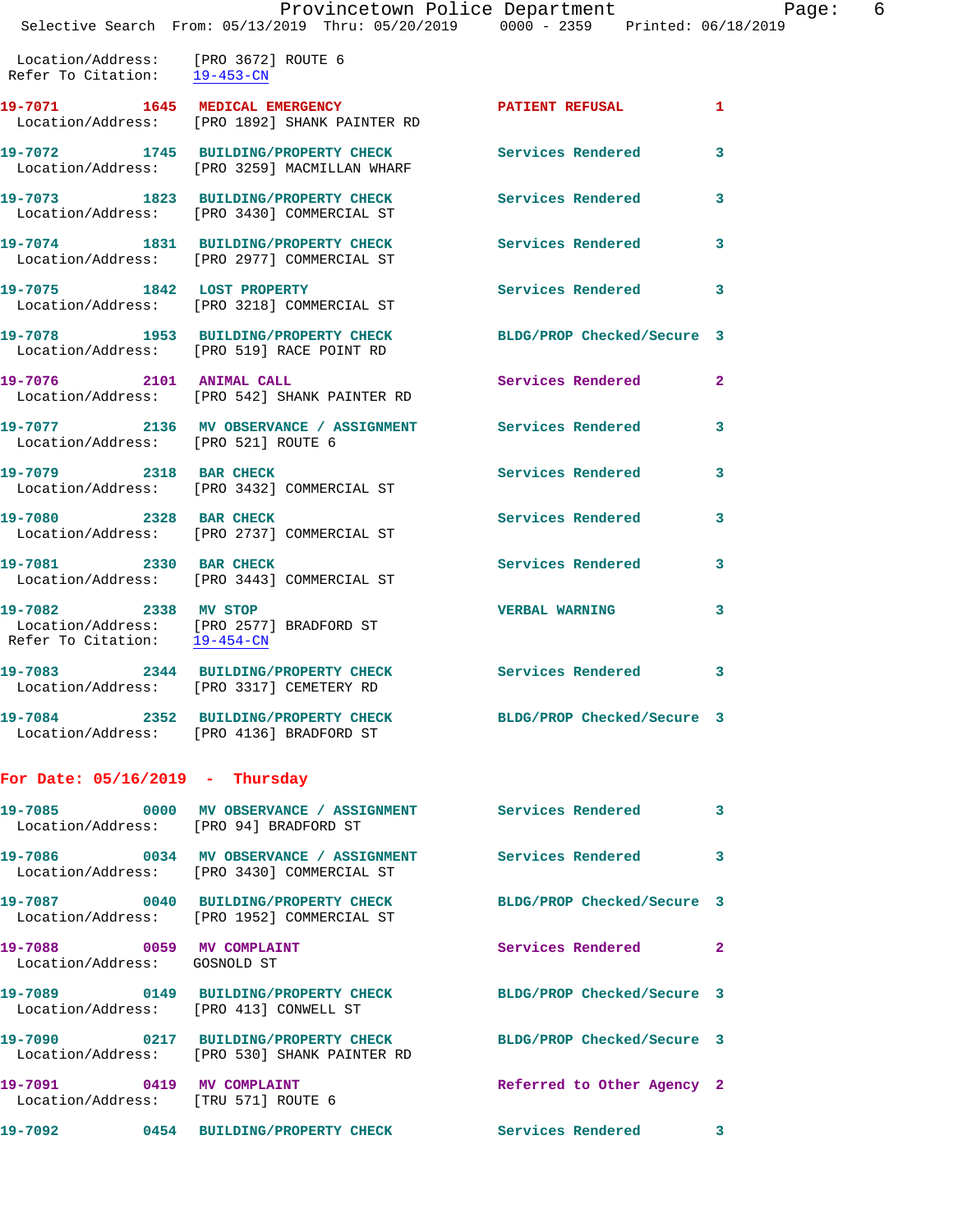|                      | Provincetown Police Department Page: 7<br>Selective Search From: 05/13/2019 Thru: 05/20/2019 0000 - 2359 Printed: 06/18/2019 |                                    |              |
|----------------------|------------------------------------------------------------------------------------------------------------------------------|------------------------------------|--------------|
|                      | Location/Address: [PRO 3259] MACMILLAN WHARF                                                                                 |                                    |              |
|                      | 19-7093 0543 BUILDING/PROPERTY CHECK BLDG/PROP Checked/Secure 3<br>Location/Address: [PRO 446] HOWLAND ST                    |                                    |              |
|                      | 19-7094 0614 SERVICE CALL - POLICE Services Rendered 3<br>Location/Address: [PRO 516] RACE POINT RD                          |                                    |              |
|                      | 19-7096 0650 ASSIST CITIZEN<br>Location/Address: [PRO 175] COMMERCIAL ST                                                     | Services Rendered 3                |              |
|                      | 19-7097 0726 PARK, WALK & TALK 1999 Services Rendered 3<br>Location/Address: [PRO 2426] COMMERCIAL ST                        |                                    |              |
|                      | 19-7098 0806 SERVICE CALL - POLICE Services Rendered 3<br>Location/Address: [PRO 569] WINSLOW ST                             |                                    |              |
|                      | 19-7101 0819 MEDICAL EMERGENCY PATIENT REFUSAL 1<br>Location/Address: [PRO 1892] SHANK PAINTER RD                            |                                    |              |
|                      | 19-7099 0838 MEDICAL EMERGENCY<br>Location/Address: [PRO 339] COMMERCIAL ST                                                  | Transported to Hospital 1          |              |
|                      | 19-7100 0858 PARKING COMPLAINT<br>Location/Address: [PRO 2561] CENTER ST                                                     | Services Rendered 3                |              |
|                      | 19-7102 0924 ANIMAL CALL<br>Location/Address: [PRO 667] COMMERCIAL ST                                                        | Could Not Locate                   | $\mathbf{2}$ |
|                      | 19-7103 0937 ANIMAL CALL<br>Location/Address: [PRO 1992] COMMERCIAL ST                                                       | Services Rendered                  | $\mathbf{2}$ |
|                      | 19-7104 0943 ALARM - FIRE<br>Location/Address: [PRO 3452] HARBOUR DR                                                         | False Alarm                        | 1            |
|                      | 19-7105 1042 PARKING COMPLAINT Services Rendered 3<br>Location/Address: [PRO 4081] COURT ST                                  |                                    |              |
|                      | 19-7106 1236 MV OBSERVANCE / ASSIGNMENT Services Rendered<br>Location/Address: ROUTE 6 + SNAIL RD                            |                                    | 3            |
| 19-7107 1300 MV STOP | Location/Address: [PRO 521] ROUTE 6<br>Refer To Citation: 19-455-CN                                                          | VERBAL WARNING                     | $\mathbf{3}$ |
|                      | 19-7108 1323 BUILDING/PROPERTY CHECK BLDG/PROP Checked/Secure 3<br>Location/Address: [PRO 2540] RACE POINT RD                |                                    |              |
|                      | 19-7109 1339 PARK, WALK & TALK<br>Location/Address: [PRO 105] COMMERCIAL ST                                                  | <b>Services Rendered</b> 3         |              |
|                      | 19-7110 1418 BUILDING/PROPERTY CHECK Services Rendered<br>Location/Address: [PRO 2483] COMMERCIAL ST                         |                                    | 3            |
|                      | 19-7112 1514 PARKING COMPLAINT<br>Location/Address: [PRO 667] COMMERCIAL ST                                                  | $\sim$ 3<br><b>GONE ON ARRIVAL</b> |              |
|                      | 19-7113 1539 PARK, WALK & TALK<br>Location/Address: [PRO 105] COMMERCIAL ST                                                  | <b>Services Rendered</b>           | 3            |
|                      | 19-7114 1556 MV OBSERVANCE / ASSIGNMENT Services Rendered 3<br>Location/Address: [PRO 3440] ROUTE 6                          |                                    |              |
|                      | 19-7115 1610 MV STOP<br>Location/Address: ROUTE 6 + SNAIL RD<br>Refer To Citation: 19-456-CN                                 | <b>VERBAL WARNING</b>              | 3            |
|                      | 19-7116 1623 ANIMAL CALL<br>Location/Address: [PRO 396] COMMERCIAL ST                                                        | <b>Services Rendered</b>           | 2            |
|                      | 19-7117 1633 TRAFFIC CONTROL                                                                                                 | <b>Services Rendered</b>           | 3            |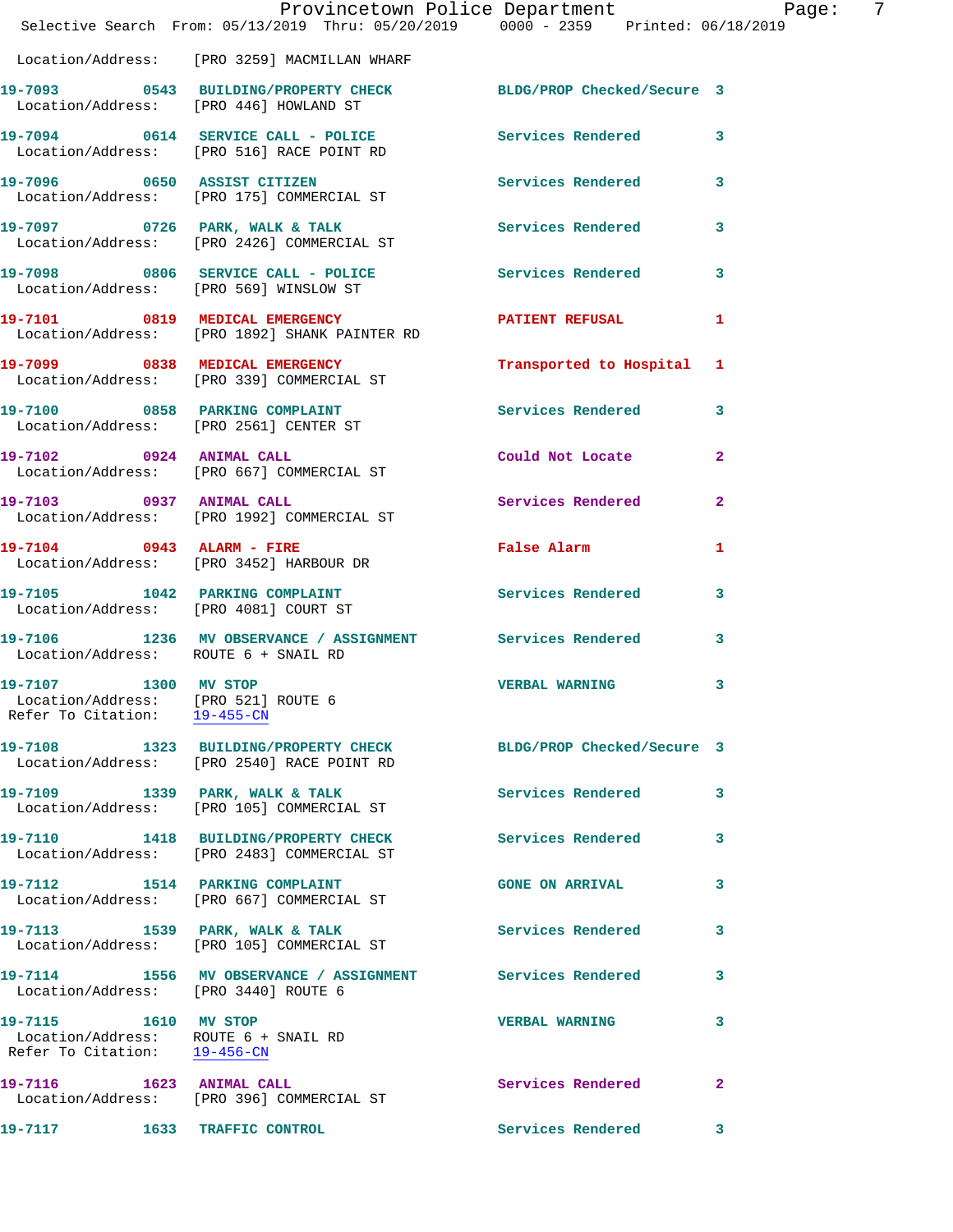| Provincetown Police Department<br>Selective Search From: 05/13/2019 Thru: 05/20/2019 0000 - 2359 Printed: 06/18/2019 |  |  |           |                            |                |  |
|----------------------------------------------------------------------------------------------------------------------|--|--|-----------|----------------------------|----------------|--|
|                                                                                                                      |  |  |           |                            |                |  |
| Location/Address: [PRO 2605] COMMERCIAL ST                                                                           |  |  |           |                            |                |  |
| 19-7118 1647 DISORDERLY<br>Location/Address: [PRO 1281] BANGS ST                                                     |  |  |           | SPOKEN TO                  | $\mathbf{1}$   |  |
| 19-7119 1708 TRAFFIC CONTROL 19 Removed Hazard<br>Location/Address: FRANKLIN ST + COMMERCIAL ST                      |  |  |           |                            | 3              |  |
| 19-7120 1755 HAZARDS<br>Location/Address: SOPER ST + TREMONT ST                                                      |  |  |           | Referred to Other Agency 2 |                |  |
| 19-7121 2015 BUILDING/PROPERTY CHECK Services Rendered<br>Location/Address: [PRO 2490] PROVINCELANDS RD              |  |  |           |                            | 3              |  |
| 19-7122 2017 BAR CHECK<br>Location/Address: [PRO 208] COMMERCIAL ST                                                  |  |  |           | Services Rendered 3        |                |  |
| 19-7123 2154 MV OBSERVANCE / ASSIGNMENT Services Rendered 3<br>Location/Address: ROUTE 6 + SNAIL RD                  |  |  |           |                            |                |  |
| 19-7124 2214 TRESPASS<br>Location/Address: [PRO 3252] COMMERCIAL ST<br>Refer To Arrest: 19-62-AR                     |  |  |           | Arrest(s) Made             | $\overline{2}$ |  |
| 19-7125 2248 NOISE COMPLAINT Services Rendered 3<br>Location/Address: [PRO 3443] COMMERCIAL ST                       |  |  |           |                            |                |  |
| 19-7126 2338 BUILDING/PROPERTY CHECK BLDG/PROP Checked/Secure 3<br>Location/Address: [PRO 444] HIGH POLE HILL        |  |  |           |                            |                |  |
| 19-7127 2343 BUILDING/PROPERTY CHECK BLDG/PROP Checked/Secure 3<br>Location/Address: [PRO 2977] COMMERCIAL ST        |  |  |           |                            |                |  |
| 19-7128 2354 BUILDING/PROPERTY CHECK BLDG/PROP Checked/Secure 3<br>Location/Address: [PRO 3430] COMMERCIAL ST        |  |  |           |                            |                |  |
| 19-7129 2356 ASSIST CITIZEN<br>Location/Address: [PRO 1173] WINTHROP ST                                              |  |  | SPOKEN TO |                            | 3              |  |
|                                                                                                                      |  |  |           |                            |                |  |

## **For Date: 05/17/2019 - Friday**

|                           | 19-7131 0017 PARK, WALK & TALK<br>Location/Address: [PRO 3870] COMMERCIAL ST                                     | Services Rendered 3       |                         |
|---------------------------|------------------------------------------------------------------------------------------------------------------|---------------------------|-------------------------|
|                           | 19-7130       0022   MV OBSERVANCE / ASSIGNMENT       Services Rendered<br>Location/Address: [PRO 2513] ROUTE 6  |                           | $\overline{\mathbf{3}}$ |
|                           | Location/Address: CONWELL ST + ROUTE 6                                                                           |                           |                         |
|                           | 19-7133 0121 BUILDING/PROPERTY CHECK BLDG/PROP Checked/Secure 3<br>Location/Address: [PRO 2898] JEROME SMITH RD  |                           |                         |
|                           | 19-7134 0126 BUILDING/PROPERTY CHECK BLDG/PROP Checked/Secure 3<br>Location/Address: [PRO 2206] PILGRIMS LANDING |                           |                         |
|                           | 19-7136 0505 MEDICAL EMERGENCY<br>Location/Address: [PRO 542] SHANK PAINTER RD                                   | Transported to Hospital 1 |                         |
|                           | 19-7137 0556 FOLLOW UP<br>Location/Address: [PRO 1119] WAREHAM ST<br>Refer To Arrest: 19-63-AR                   | Services Rendered 2       |                         |
|                           | 19-7138 0605 SERVICE CALL - POLICE 3 Services Rendered<br>Location/Address: [PRO 516] RACE POINT RD              |                           | $\overline{\mathbf{3}}$ |
| Refer To Arrest: 19-63-AR | Location/Address: [PRO 1183] COMMERCIAL ST                                                                       | Services Rendered 2       |                         |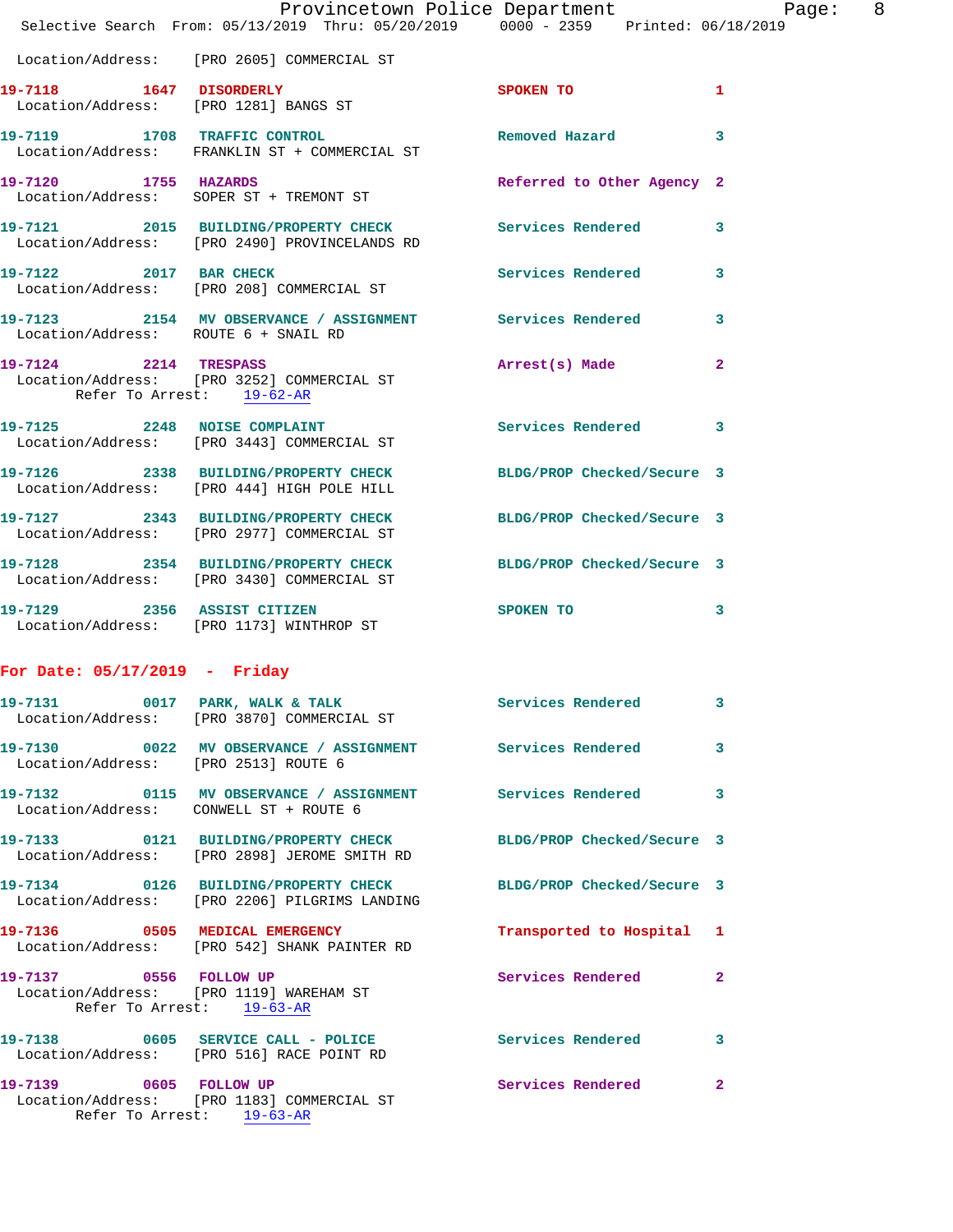|                                                                                               | Provincetown Police Department<br>Selective Search From: 05/13/2019 Thru: 05/20/2019 0000 - 2359 Printed: 06/18/2019 |                            | F              |
|-----------------------------------------------------------------------------------------------|----------------------------------------------------------------------------------------------------------------------|----------------------------|----------------|
|                                                                                               | 19-7140 0700 MEDICAL EMERGENCY<br>Location/Address: [PRO 2057] SOPER ST                                              | Transported to Hospital 1  |                |
|                                                                                               | 19-7142 0751 MV DISABLED<br>Location/Address: COMMERCIAL ST + ARCH ST                                                | No Action Required         | $\overline{2}$ |
|                                                                                               | 19-7143 0806 PARK, WALK & TALK<br>Location/Address: [PRO 488] MAYFLOWER ST                                           | <b>Services Rendered</b>   | 3              |
| 19-7145 0931 HAZARDS                                                                          | Location/Address: [PRO 1330] COMMERCIAL ST                                                                           | Services Rendered          | $\overline{a}$ |
|                                                                                               | 19-7147 1010 ANIMAL CALL<br>Location/Address: [PRO 3317] CEMETERY RD                                                 | <b>VERBAL WARNING</b>      | $\overline{a}$ |
| Location/Address: [PRO 3287] ROUTE 6                                                          | 19-7148 1041 BUILDING/PROPERTY CHECK BLDG/PROP Checked/Secure 3                                                      |                            |                |
|                                                                                               | 19-7149 1115 MV OBSERVANCE / ASSIGNMENT Services Rendered<br>Location/Address: ROUTE 6 + CONWELL ST                  |                            | 3              |
|                                                                                               | 19-7150 1147 MV OBSERVANCE / ASSIGNMENT Citation / Warning Issue 3<br>Location/Address: [PRO 2206] PILGRIMS LANDING  |                            |                |
| 19-7151 1151 MV STOP<br>Refer To Citation: 19-457-CN                                          | Location/Address: [PRO 2380] CREEK HILL RD                                                                           | <b>VERBAL WARNING</b>      | 3              |
| Refer To Accident: 19-27-AC                                                                   | 19-7152 1159 MV HIT & RUN<br>Location/Address: [PRO 2483] COMMERCIAL ST                                              | <b>Services Rendered</b>   | $\mathbf{2}$   |
| Location/Address: AUNT SUKEYS WAY                                                             | 19-7153 1225 MEDICAL EMERGENCY 1 Transported to Hospital 1                                                           |                            |                |
| Refer To Citation: 19-458-CN                                                                  | 19-7155 1341 MV STOP<br>Location/Address: [PRO 4136] BRADFORD ST                                                     | <b>VERBAL WARNING</b>      | 3              |
|                                                                                               | 19-7156 1353 PARK, WALK & TALK<br>Location/Address: [PRO 537] SHANK PAINTER RD                                       | Services Rendered          | 3              |
|                                                                                               | 19-7157 1359 BUILDING/PROPERTY CHECK<br>Location/Address: [PRO 3259] MACMILLAN WHARF                                 | <b>Services Rendered</b>   | 3              |
| 19-7158 1409 PARK, WALK & TALK                                                                | Location/Address: [PRO 146] COMMERCIAL ST                                                                            | Services Rendered          | 3              |
|                                                                                               | 19-7159 1437 MV COLLISION<br>Location/Address: [PRO 3296] SHANK PAINTER RD                                           | <b>Services Rendered</b>   | 1              |
|                                                                                               | 19-7160 1547 DISTURBANCE - FIGHT / ARGUMENT SPOKEN TO<br>Location/Address: [PRO 1349] COMMERCIAL ST                  |                            | 1              |
| 19-7161 1555 MV STOP<br>Location/Address: BRADFORD ST<br>Refer To Citation: 19-459-CN         |                                                                                                                      | <b>VERBAL WARNING</b>      | 3              |
| Location/Address: [PRO 3440] ROUTE 6                                                          | 19-7162 1628 MV OBSERVANCE / ASSIGNMENT Services Rendered                                                            |                            | 3              |
| 19-7163 1632 MV STOP<br>Location/Address: ROUTE 6 + SNAIL RD<br>Refer To Citation: 19-460-CN  |                                                                                                                      | <b>VERBAL WARNING</b>      | 3              |
| 19-7164 1653 MV STOP<br>Location/Address: ROUTE 6 + CONWELL ST<br>Refer To Citation: T1244614 |                                                                                                                      | Citation / Warning Issue 3 |                |
| 19-7165                                                                                       | 1711 ASSIST CITIZEN                                                                                                  | SPOKEN TO                  | 3              |

Location/Address: [PRO 3094] COMMERCIAL ST

Page: 9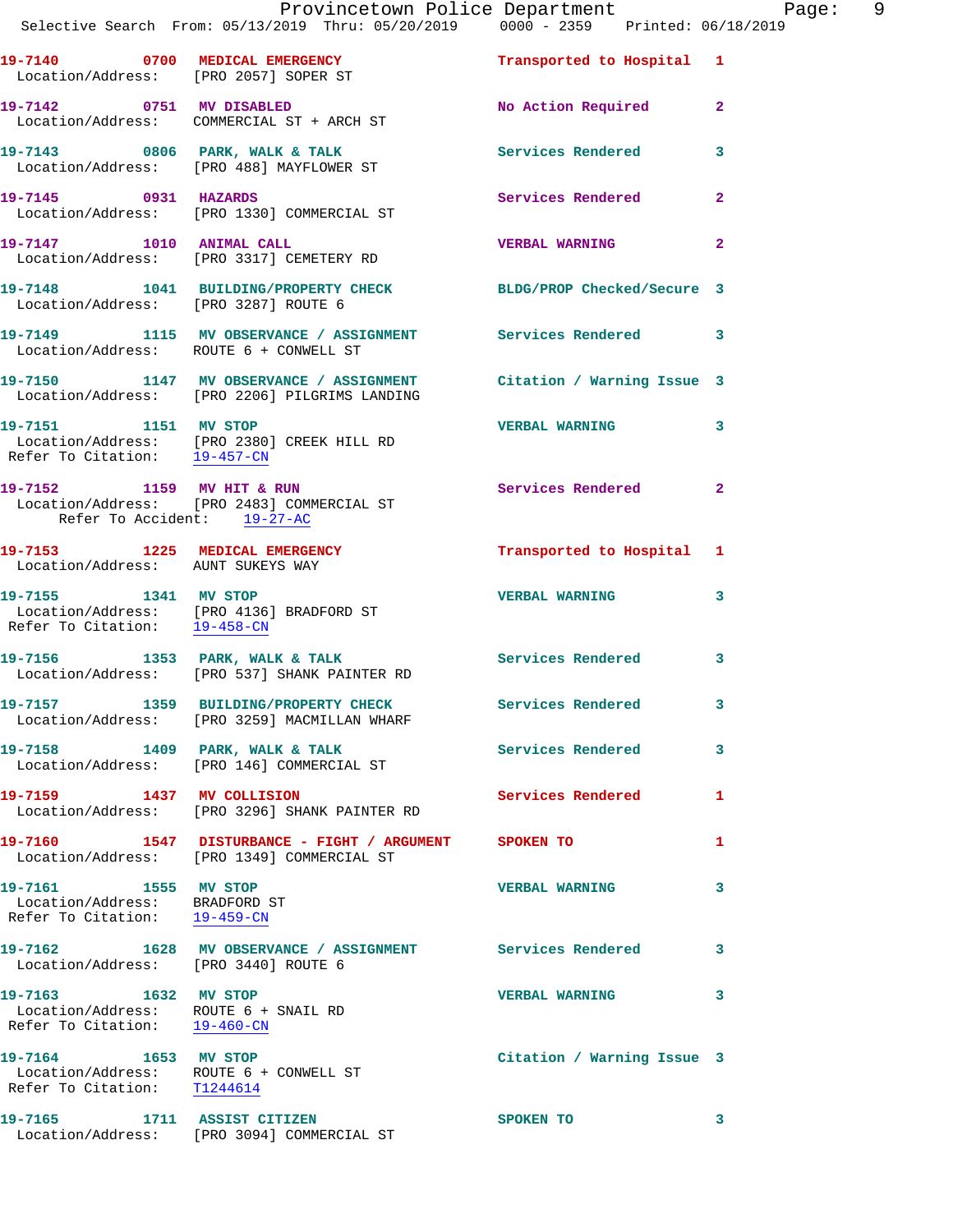|                                                      | 19-7166 1717 MV OBSERVANCE / ASSIGNMENT<br>Location/Address: [PRO 3296] SHANK PAINTER RD | <b>Services Rendered</b>   | 3                       |
|------------------------------------------------------|------------------------------------------------------------------------------------------|----------------------------|-------------------------|
|                                                      | 19-7169 1930 PARKING COMPLAINT<br>Location/Address: [PRO 1188] COMMERCIAL ST             | Services Rendered 3        |                         |
|                                                      | 19-7170 1939 BUILDING/PROPERTY CHECK<br>Location/Address: [PRO 3259] MACMILLAN WHARF     | <b>Services Rendered</b>   | $\overline{\mathbf{3}}$ |
|                                                      | 19-7171 1947 MEDICAL EMERGENCY<br>Location/Address: [PRO 105] COMMERCIAL ST              | Transported to Hospital 1  |                         |
|                                                      | 19-7172 2006 BUILDING/PROPERTY CHECK<br>Location/Address: [PRO 2490] PROVINCELANDS RD    | BLDG/PROP Checked/Secure 3 |                         |
|                                                      | 19-7173 2020 MEDICAL EMERGENCY<br>Location/Address: [PRO 105] COMMERCIAL ST              | Transported to Hospital 1  |                         |
|                                                      | 19-7174 2045 ALARM - GENERAL<br>Location/Address: [PRO 440] HARRY KEMP WAY               | False Alarm                | 1                       |
| 19-7175 2111 MV STOP<br>Refer To Citation: 19-461-CN | Location/Address: [PRO 542] SHANK PAINTER RD                                             | <b>VERBAL WARNING</b>      | 3                       |
|                                                      | 19-7176 2137 LOST PROPERTY<br>Location/Address: [PRO 4137] SHANK PAINTER RD              | <b>SPOKEN TO</b>           | $\overline{\mathbf{3}}$ |
|                                                      | 19-7177 2214 BAR CHECK<br>Location/Address: [PRO 399] COMMERCIAL ST                      | BLDG/PROP Checked/Secure 3 |                         |
|                                                      | 19-7178 2325 BUILDING/PROPERTY CHECK<br>Location/Address: [PRO 2481] TREMONT ST          | Services Rendered 3        |                         |
|                                                      | 19-7179 2327 BUILDING/PROPERTY CHECK<br>Location/Address: [PRO 2483] COMMERCIAL ST       | <b>Services Rendered</b>   | 3                       |
|                                                      | 19-7180 2329 BUILDING/PROPERTY CHECK<br>Location/Address: [PRO 2493] BRADFORD ST         | <b>Services Rendered</b>   | $\mathbf{3}$            |
|                                                      | 19-7181 2333 NOISE COMPLAINT<br>Location/Address: [PRO 539] SHANK PAINTER RD             | <b>SPOKEN TO</b>           | 3                       |
| 19-7183 2356 BAR CHECK                               | Location/Address: [PRO 3443] COMMERCIAL ST                                               | <b>Services Rendered</b>   | 3                       |
| 19-7184 2358 BAR CHECK                               | Location/Address: [PRO 399] COMMERCIAL ST                                                | Services Rendered          | 3                       |
|                                                      | 19-7182 2359 PARK, WALK & TALK<br>Location/Address: [PRO 105] COMMERCIAL ST              | Services Rendered          | 3                       |
| For Date: $05/18/2019$ - Saturday                    |                                                                                          |                            |                         |
| 19-7185 0006 BAR CHECK                               | Location/Address: [PRO 484] MASONIC PL                                                   | Services Rendered          | $\overline{\mathbf{3}}$ |
|                                                      | 19-7186 0028 BUILDING/PROPERTY CHECK<br>Location/Address: [PRO 2483] COMMERCIAL ST       | BLDG/PROP Checked/Secure 3 |                         |
|                                                      |                                                                                          |                            |                         |

**19-7187 0029 MV OBSERVANCE / ASSIGNMENT Services Rendered 3**  Location/Address: [PRO 2577] BRADFORD ST **19-7188 0044 BUILDING/PROPERTY CHECK BLDG/PROP Checked/Secure 3**  Location/Address: [PRO 3430] COMMERCIAL ST **19-7189 0133 PARK, WALK & TALK Services Rendered 3** 

Location/Address: [PRO 3259] MACMILLAN WHARF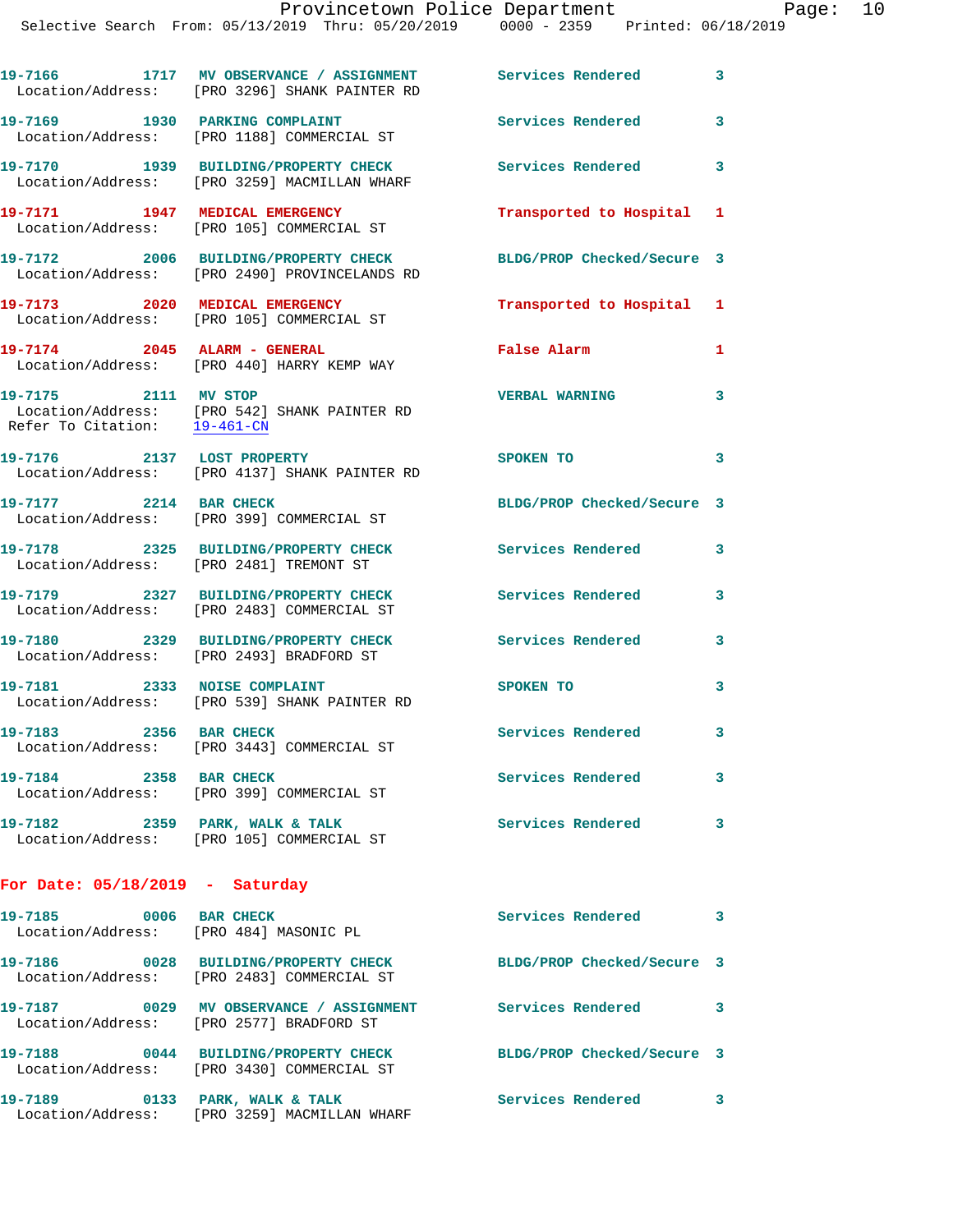|                                                                                   | Provincetown Police Department Page: 11<br>Selective Search From: 05/13/2019 Thru: 05/20/2019   0000 - 2359   Printed: 06/18/2019 |                           |              |   |  |
|-----------------------------------------------------------------------------------|-----------------------------------------------------------------------------------------------------------------------------------|---------------------------|--------------|---|--|
|                                                                                   | 19-7190 0215 BUILDING/PROPERTY CHECK BLDG/PROP Checked/Secure 3<br>Location/Address: [PRO 2977] COMMERCIAL ST                     |                           |              |   |  |
|                                                                                   |                                                                                                                                   | Services Rendered 3       |              |   |  |
|                                                                                   | 19-7192 0243 COMPLAINT - GENERAL Services Rendered<br>Location/Address: [PRO 539] SHANK PAINTER RD                                |                           | $\mathbf{3}$ |   |  |
|                                                                                   | 19-7193 0322 FOLLOW UP<br>Location/Address: [PRO 175] COMMERCIAL ST                                                               | No Action Required 2      |              |   |  |
|                                                                                   | 19-7194 0335 BUILDING/PROPERTY CHECK Services Rendered<br>Location/Address: [PRO 3259] MACMILLAN WHARF                            |                           | 3            |   |  |
|                                                                                   | 19-7195 0337 BUILDING/PROPERTY CHECK Services Rendered 3<br>Location/Address: [PRO 526] RYDER ST EXT                              |                           |              |   |  |
|                                                                                   | 19-7196 0344 BUILDING/PROPERTY CHECK Services Rendered<br>Location/Address: [PRO 2898] JEROME SMITH RD                            |                           | $\mathbf{3}$ |   |  |
| 19-7198 0447 MV STOP                                                              | Location/Address: ROUTE 6 + SNAIL RD<br>Refer To Citation: 19-462-CN                                                              | <b>VERBAL WARNING</b>     | 3            |   |  |
|                                                                                   |                                                                                                                                   |                           |              |   |  |
| Location/Address: [PRO 2479] ROUTE 6                                              | 19-7199 0503 MV OBSERVANCE / ASSIGNMENT Services Rendered                                                                         |                           | 3            |   |  |
| 19-7200 0503 MV STOP<br>Location/Address: ROUTE 6<br>Refer To Citation: 19-463-CN |                                                                                                                                   | <b>VERBAL WARNING</b>     | 3            |   |  |
|                                                                                   | 19-7201 0556 GENERAL INFO<br>Location/Address: [PRO 196] COMMERCIAL ST                                                            | No Action Required 3      |              |   |  |
|                                                                                   | 19-7202 0740 FLIGHT COVERAGE<br>Location/Address: [PRO 516] RACE POINT RD                                                         | Services Rendered 2       |              |   |  |
| 19-7205                                                                           | 0855 PARK, WALK & TALK<br>Location/Address: [PRO 300] COMMERCIAL ST                                                               | Services Rendered         | 3            |   |  |
| Location/Address: ROUTE 6                                                         | 19-7207 0926 MV OBSERVANCE / ASSIGNMENT Services Rendered                                                                         |                           | 3            |   |  |
|                                                                                   | 19-7208 0944 ALARM - GENERAL<br>Location/Address: [PRO 440] HARRY KEMP WAY                                                        | <b>False Alarm</b>        | 1            |   |  |
|                                                                                   | 19-7209 0949 ALARM - GENERAL<br>Location/Address: [PRO 2038] CENTER ST                                                            | No Action Required        | 1            |   |  |
| 19-7210 0955 MV STOP<br>Refer To Citation: 19-464-CN                              | Location/Address: [PRO 530] SHANK PAINTER RD                                                                                      | <b>VERBAL WARNING</b>     | 3            |   |  |
| 19-7211 0959 MV COMPLAINT<br>Refer To Citation: 19-465-CN                         | Location/Address: SANDY HILL LN + ROUTE 6                                                                                         | <b>VERBAL WARNING</b>     | $\mathbf{2}$ | 1 |  |
|                                                                                   | 19-7212 1005 DRONE FLIGHT<br>Location/Address: [PRO 2052] COMMERCIAL ST                                                           | Services Rendered         | -2           |   |  |
|                                                                                   | 19-7214 1046 MEDICAL EMERGENCY<br>Location/Address: [PRO 3222] ALDEN ST                                                           | Transported to Hospital 1 |              |   |  |
|                                                                                   | 19-7213 1048 PARK, WALK & TALK<br>Location/Address: [PRO 146] COMMERCIAL ST                                                       | <b>Services Rendered</b>  | 3            |   |  |
| 19-7215 1054 PARK, WALK & TALK                                                    |                                                                                                                                   | Services Rendered 3       |              |   |  |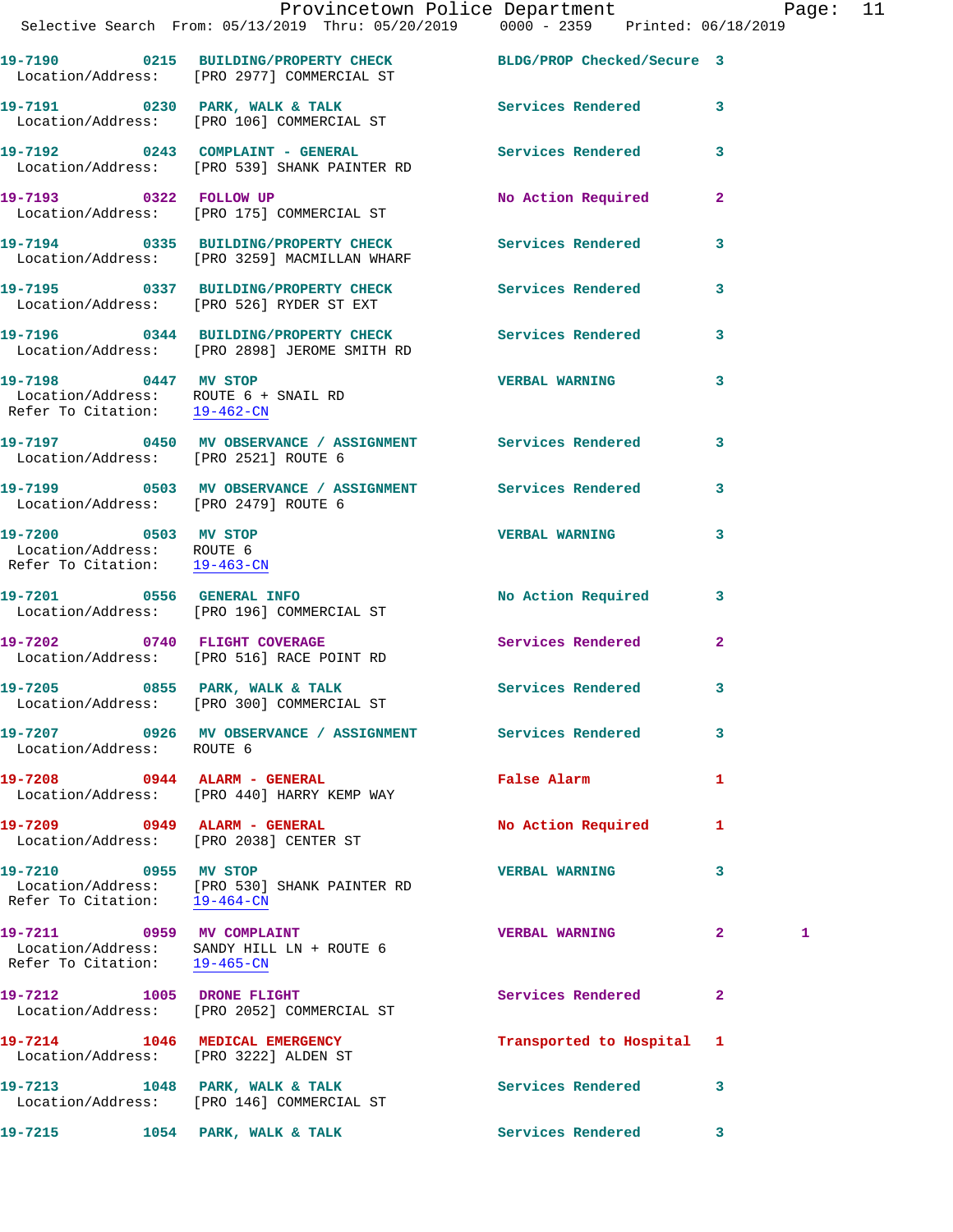|                                                                                   | Provincetown Police Department<br>Selective Search From: 05/13/2019 Thru: 05/20/2019 0000 - 2359 Printed: 06/18/2019 |                              |              |
|-----------------------------------------------------------------------------------|----------------------------------------------------------------------------------------------------------------------|------------------------------|--------------|
|                                                                                   | Location/Address: [PRO 1478] GOSNOLD ST                                                                              |                              |              |
|                                                                                   | 19-7216 1058 BY-LAW VIOLATION<br>Location/Address: [PRO 1478] GOSNOLD ST                                             | Referred to Other Agency 2   |              |
|                                                                                   | 19-7217 1116 BUILDING/PROPERTY CHECK BLDG/PROP Checked/Secure 3<br>Location/Address: [PRO 2206] PILGRIMS LANDING     |                              |              |
|                                                                                   | 19-7218 1123 ANIMAL CALL Services Rendered 2<br>Location/Address: SHANK PAINTER RD + ROUTE 6                         |                              |              |
|                                                                                   | 19-7219 1249 PARK, WALK & TALK 1991 Services Rendered 3<br>Location/Address: [PRO 105] COMMERCIAL ST                 |                              |              |
|                                                                                   | 19-7223 1414 MV HIT & RUN Services Rendered 2<br>Location/Address: [PRO 1591] PEARL ST                               |                              |              |
|                                                                                   | 19-7224 1428 NOISE COMPLAINT<br>Location/Address: [PRO 173] COMMERCIAL ST                                            | Services Rendered 3          |              |
|                                                                                   | 19-7226 1558 PARK, WALK & TALK 19-7226 Services Rendered<br>Location: [PRO 3431] LOPES SQUARE                        |                              | $\mathbf{3}$ |
|                                                                                   | 19-7227 1631 MV OBSERVANCE / ASSIGNMENT Services Rendered 3<br>Location/Address: [PRO 2206] PILGRIMS LANDING         |                              |              |
|                                                                                   | 19-7228 1651 MV DISABLED<br>Location/Address: [PRO 2499] RACE POINT RD                                               | Services Rendered            | $\mathbf{2}$ |
|                                                                                   | 19-7229 1706 ANIMAL CALL<br>Location/Address: [PRO 526] RYDER ST EXT                                                 | Services Rendered 2          |              |
|                                                                                   | 19-7231 1735 PARKING COMPLAINT Services Rendered<br>Location/Address: [PRO 2520] PRINCE ST                           |                              | 3            |
|                                                                                   | 19-7230 1737 BUILDING/PROPERTY CHECK Services Rendered 3<br>Location/Address: [PRO 2483] COMMERCIAL ST               |                              |              |
|                                                                                   | 19-7232 1747 NOISE COMPLAINT<br>Location/Address: [PRO 396] COMMERCIAL ST                                            | SPOKEN TO AND TO A SPOKEN TO | $\mathbf{3}$ |
| 19-7233 1813 ALARM - GENERAL                                                      | Location/Address: [PRO 2667] CAPTAIN BERTIES WAY                                                                     | False Alarm 1                |              |
|                                                                                   | 19-7234 1813 911 - GENERAL<br>Location/Address: [PRO 3753] COMMERCIAL ST                                             | Services Rendered 1          |              |
|                                                                                   | 19-7235 1822 MEDICAL EMERGENCY<br>Location/Address: [PRO 269] COMMERCIAL ST                                          | Transported to Hospital 1    |              |
| 19-7237 1850 911 - GENERAL                                                        | Location/Address: [PRO 146] COMMERCIAL ST                                                                            | Services Rendered            | 1            |
| Location/Address: BRADFORD ST                                                     | 19-7238 1907 COMPLAINT - GENERAL                                                                                     | <b>SPOKEN TO</b>             | 3            |
| 19-7239 2025 MV STOP<br>Location/Address: ROUTE 6<br>Refer To Citation: 19-466-CN |                                                                                                                      | <b>VERBAL WARNING</b>        | 3            |
|                                                                                   | 19-7240 2025 SERVICE CALL - POLICE Services Rendered 3<br>Location/Address: [PRO 105] COMMERCIAL ST                  |                              |              |
|                                                                                   | 19-7241 2041 BAR CHECK<br>Location/Address: [PRO 2737] COMMERCIAL ST                                                 | Services Rendered            | 3            |
| 19-7242 2131 MV STOP<br>Location/Address: ROUTE 6<br>Refer To Citation: 19-467-CN |                                                                                                                      | <b>VERBAL WARNING</b>        | 3            |
|                                                                                   | 19-7243 2145 MV OBSERVANCE / ASSIGNMENT Services Rendered 3                                                          |                              |              |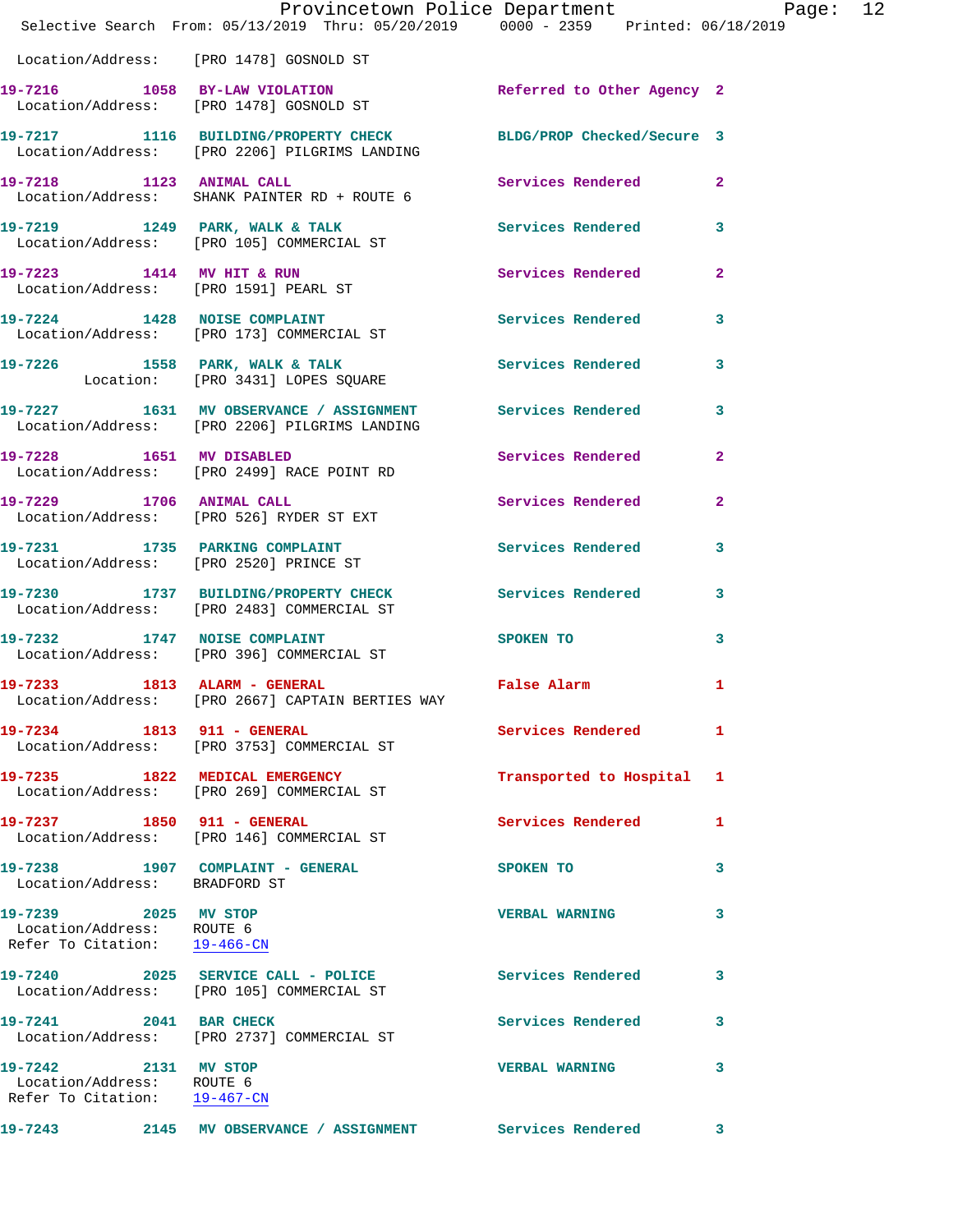|                                                             | Provincetown Police Department Page: 13<br>Selective Search From: $05/13/2019$ Thru: $05/20/2019$ $0000 - 2359$ Printed: $06/18/2019$ |                          |              |  |
|-------------------------------------------------------------|---------------------------------------------------------------------------------------------------------------------------------------|--------------------------|--------------|--|
|                                                             |                                                                                                                                       |                          |              |  |
|                                                             | Location/Address: ROUTE 6 + SNAIL RD                                                                                                  |                          |              |  |
| 19-7244 2145 MV STOP                                        | Location/Address: [PRO 521] ROUTE 6<br>Refer To Citation: 19-468-CN                                                                   | <b>VERBAL WARNING</b> 3  |              |  |
| 19-7246 2244 HAZARDS                                        | Location/Address: [PRO 3672] ROUTE 6                                                                                                  | Removed Hazard           | $\mathbf{2}$ |  |
| For Date: 05/19/2019 - Sunday                               |                                                                                                                                       |                          |              |  |
|                                                             | 19-7248 0031 PARK, WALK & TALK<br>Location/Address: COMMERCIAL ST                                                                     | Services Rendered 3      |              |  |
|                                                             | 19-7249 0031 BAR CHECK<br>Location/Address: [PRO 2832] COMMERCIAL ST                                                                  | Services Rendered        | $\mathbf{3}$ |  |
|                                                             | 19-7250 0033 BAR CHECK<br>Location/Address: [PRO 3443] COMMERCIAL ST                                                                  | Services Rendered 3      |              |  |
|                                                             | 19-7251 0035 BUILDING/PROPERTY CHECK BLDG/PROP Checked/Secure 3<br>Location/Address: [PRO 1638] COMMERCIAL ST                         |                          |              |  |
|                                                             | 19-7252 0037 BAR CHECK<br>Location/Address: [PRO 399] COMMERCIAL ST                                                                   | Services Rendered 3      |              |  |
|                                                             | 19-7253 0044 MV OBSERVANCE / ASSIGNMENT No Action Required 3<br>Location/Address: [PRO 2489] BRADFORD ST                              |                          |              |  |
| Location: WEST ROAM                                         | 19-7255 0103 PARK, WALK & TALK 3 Services Rendered 3                                                                                  |                          |              |  |
|                                                             | 19-7256 0211 BUILDING/PROPERTY CHECK BLDG/PROP Checked/Secure 3<br>Location/Address: [PRO 2483] COMMERCIAL ST                         |                          |              |  |
|                                                             | 19-7257 0214 MV OBSERVANCE / ASSIGNMENT Services Rendered 3<br>Location/Address: BRADFORD ST + RYDER ST                               |                          |              |  |
|                                                             | 19-7258 0219 FOLLOW UP<br>Location/Address: [PRO 539] SHANK PAINTER RD                                                                | Services Rendered 2      |              |  |
|                                                             | 19-7260 0307 ASSIST CITIZEN<br>Location/Address: [PRO 542] SHANK PAINTER RD                                                           | Services Rendered 3      |              |  |
| Location/Address: [PRO 2513] ROUTE 6                        | 19-7259 		 0308 MV OBSERVANCE / ASSIGNMENT 		 No Action Required 		 3                                                                 |                          |              |  |
|                                                             | 19-7261 0322 SUSPICIOUS ACTIVITY<br>Location/Address: [PRO 4110] CONWELL ST                                                           | <b>SPOKEN TO</b>         | $\mathbf{2}$ |  |
| 19-7262 0403 MV STOP<br>Refer To Citation: 19-469-CN        | Location/Address: BRADFORD ST + COMMERCIAL ST                                                                                         | <b>VERBAL WARNING</b>    | 3            |  |
|                                                             | 19-7263 0425 NOISE COMPLAINT<br>Location/Address: [PRO 371] COMMERCIAL ST                                                             | Services Rendered 3      |              |  |
|                                                             | 19-7264 0627 FLIGHT COVERAGE<br>Location/Address: [PRO 516] RACE POINT RD                                                             | Services Rendered        | $\mathbf{2}$ |  |
| 19-7265 0629 ANIMAL CALL<br>Location/Address: COMMERCIAL ST |                                                                                                                                       | Transferred Custody 2    |              |  |
|                                                             | 19-7267 0844 BUILDING/PROPERTY CHECK Services Rendered<br>Location/Address: [PRO 3259] MACMILLAN WHARF                                |                          | 3            |  |
|                                                             | 19-7268 0859 PARK, WALK & TALK<br>Location/Address: [PRO 433] RYDER ST EXT                                                            | <b>Services Rendered</b> | 3            |  |
|                                                             | 19-7269 		 0908 BUILDING/PROPERTY CHECK Services Rendered 3                                                                           |                          |              |  |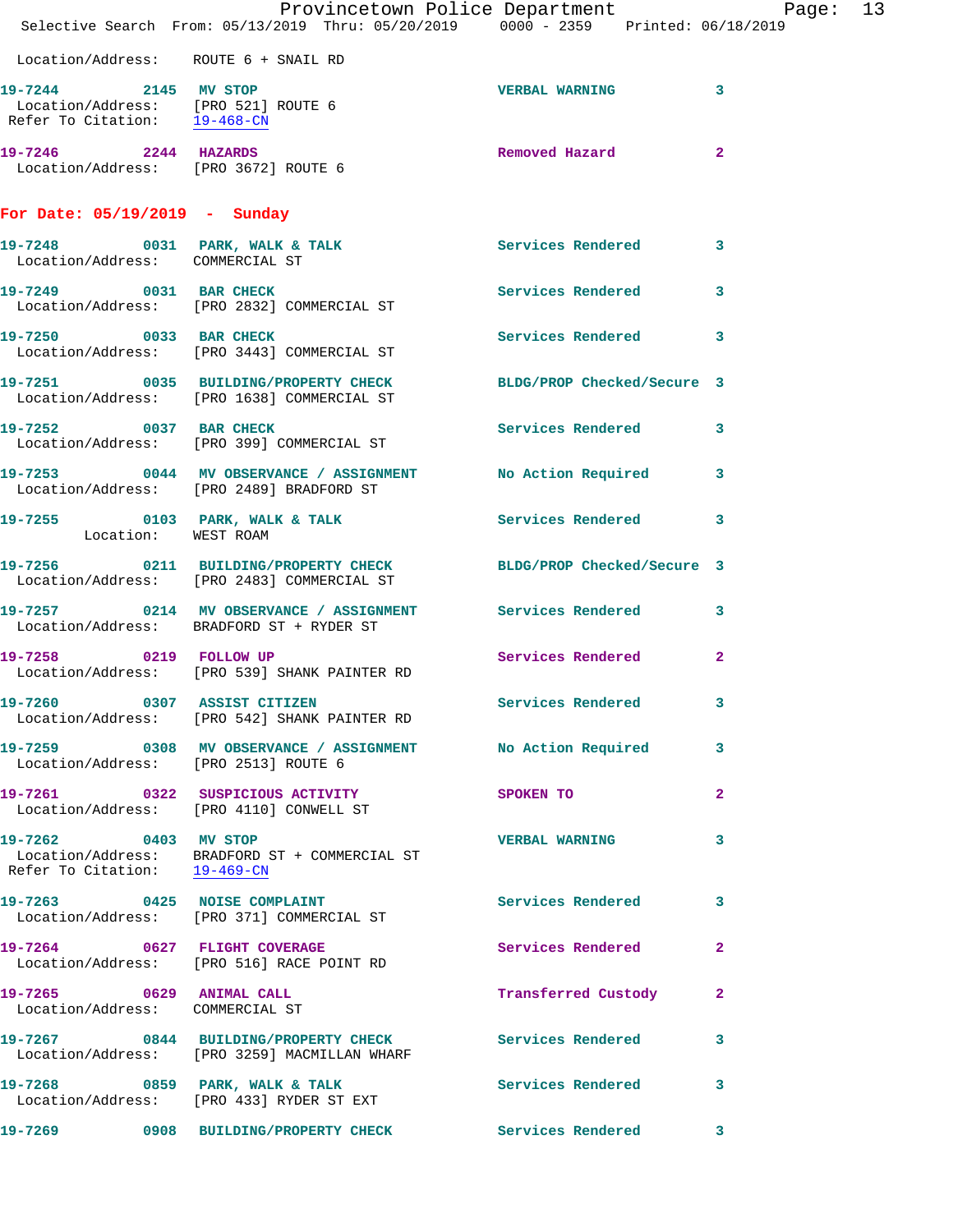|                                                         | Provincetown Police Department Page: 14<br>Selective Search From: 05/13/2019 Thru: 05/20/2019   0000 - 2359   Printed: 06/18/2019 |                          |              |  |
|---------------------------------------------------------|-----------------------------------------------------------------------------------------------------------------------------------|--------------------------|--------------|--|
|                                                         | Location/Address: [PRO 3296] SHANK PAINTER RD                                                                                     |                          |              |  |
|                                                         | 19-7271 1001 BUILDING/PROPERTY CHECK Services Rendered 3<br>Location/Address: [PRO 3259] MACMILLAN WHARF                          |                          |              |  |
|                                                         | 19-7272 1009 MV OBSERVANCE / ASSIGNMENT Services Rendered<br>Location/Address: [PRO 3672] ROUTE 6                                 |                          | $\mathbf{3}$ |  |
|                                                         | 19-7274 1139 PARK, WALK & TALK 19 Services Rendered<br>Location/Address: [PRO 144] COMMERCIAL ST                                  |                          | $\mathbf{3}$ |  |
|                                                         | 19-7275 1148 PARK, WALK & TALK 1998 Services Rendered<br>Location/Address: [PRO 3870] COMMERCIAL ST                               |                          | 3            |  |
|                                                         | 19-7276 1202 MEDICAL EMERGENCY PATIENT REFUSAL 1<br>Location/Address: [PRO 2558] BRADFORD ST                                      |                          |              |  |
|                                                         | 19-7277 1216 BUILDING/PROPERTY CHECK BLDG/PROP Checked/Secure 3<br>Location/Address: [PRO 518] RACE POINT RD                      |                          |              |  |
| 19-7278 1239 MV COMPLAINT<br>Location/Address: BANGS ST |                                                                                                                                   | Services Rendered        | $\mathbf{2}$ |  |
| Location/Address: NELSON AVE                            | 19-7279 1326 BUILDING/PROPERTY CHECK Services Rendered 3                                                                          |                          |              |  |
|                                                         | 19-7281 1329 ASSIST CITIZEN<br>Location/Address: [PRO 1989] COMMERCIAL ST                                                         | <b>Services Rendered</b> | 3            |  |
|                                                         | 19-7280 1335 MV OBSERVANCE / ASSIGNMENT Services Rendered 3<br>Location/Address: [PRO 2206] PILGRIMS LANDING                      |                          |              |  |
|                                                         | 19-7282 1424 MV HIT & RUN<br>Location/Address: [PRO 357] COMMERCIAL ST                                                            | SPOKEN TO                | $\mathbf{2}$ |  |
|                                                         | 19-7283 1537 MV OBSERVANCE / ASSIGNMENT Services Rendered 3<br>Location/Address: SHANK PAINTER RD + BROWNE ST                     |                          |              |  |
| 19-7284 1655 MV STOP                                    | Location/Address: [PRO 2577] BRADFORD ST<br>Refer To Citation: $\frac{19-470\text{ -CN}}{29-470\text{ -CN}}$                      | <b>VERBAL WARNING</b>    | 3            |  |
|                                                         | 19-7285 1656 LOST PROPERTY<br>Location/Address: [PRO 483] MACMILLAN WHARF                                                         | SPOKEN TO                |              |  |
|                                                         | 19-7287 1707 MV OBSERVANCE / ASSIGNMENT VERBAL WARNING<br>Location/Address: BRADFORD ST + ALDEN ST                                |                          | 3            |  |
|                                                         | 19-7288 1721 MV OBSERVANCE / ASSIGNMENT Services Rendered 3<br>Location/Address: [PRO 2811] SHANK PAINTER RD                      |                          |              |  |
| 19-7289 1749 MV STOP<br>Refer To Citation: 19-471-CN    | Location/Address: [PRO 1486] PEARL ST                                                                                             | <b>VERBAL WARNING</b>    | 3            |  |
|                                                         | 19-7290 1821 BUILDING/PROPERTY CHECK BLDG/PROP Checked/Secure 3<br>Location/Address: [PRO 2206] PILGRIMS LANDING                  |                          |              |  |
|                                                         | 19-7291 1923 PARK, WALK & TALK<br>Location/Address: [PRO 3259] MACMILLAN WHARF                                                    | <b>Services Rendered</b> | 3            |  |
|                                                         | 19-7292 2006 MV OBSERVANCE / ASSIGNMENT VERBAL WARNING<br>Location/Address: BRADFORD ST + STANDISH ST                             |                          | 3            |  |
| Refer To Citation: 19-472-CN                            |                                                                                                                                   | <b>VERBAL WARNING</b>    | 3            |  |
|                                                         | 19-7294 2102 BUILDING/PROPERTY CHECK<br>Location/Address: [PRO 2494] BRADFORD ST                                                  | Services Rendered        | 3            |  |
|                                                         |                                                                                                                                   |                          |              |  |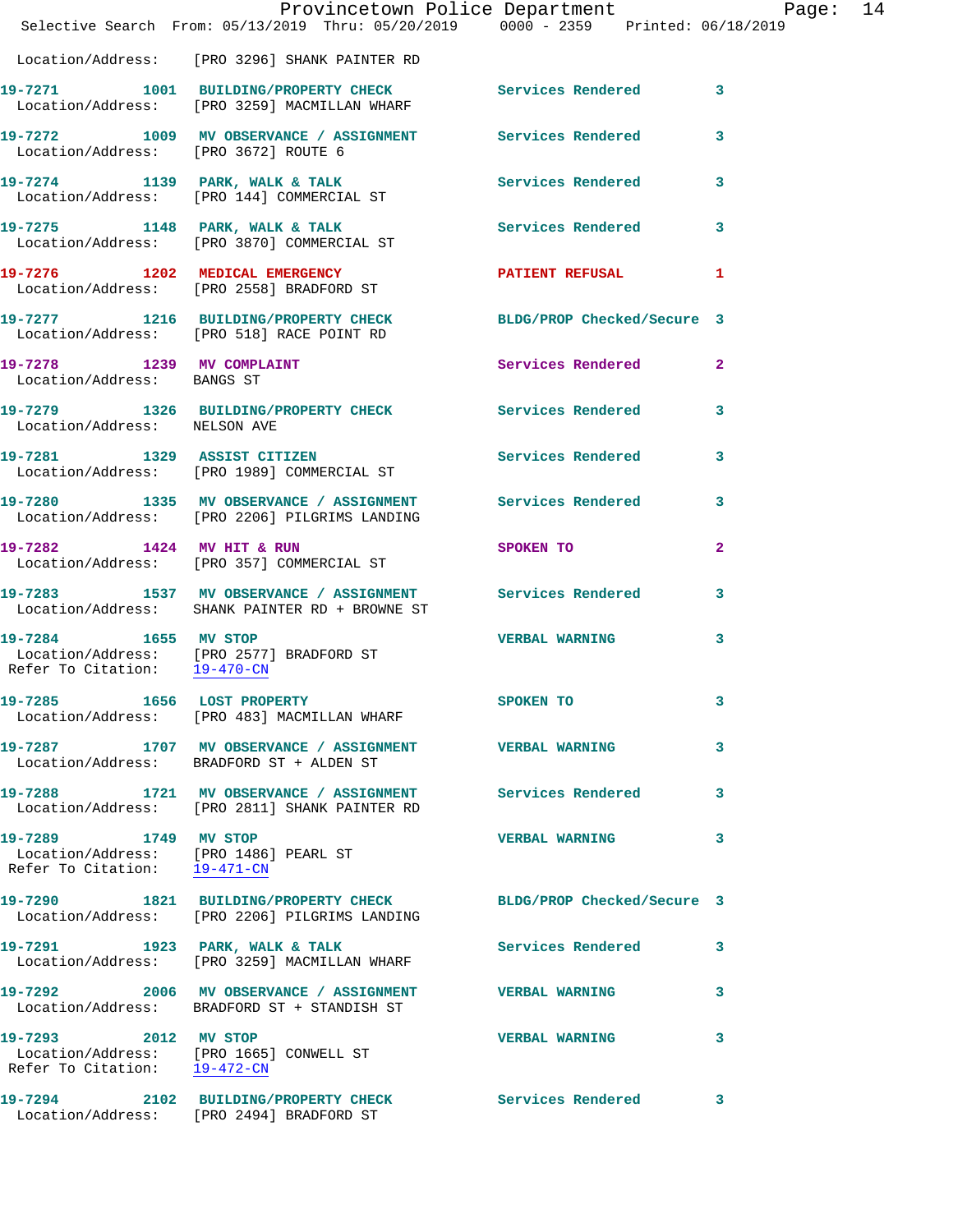|                                                     | Provincetown Police Department                                                                                |                            |   |
|-----------------------------------------------------|---------------------------------------------------------------------------------------------------------------|----------------------------|---|
|                                                     | Selective Search From: 05/13/2019 Thru: 05/20/2019 0000 - 2359 Printed: 06/18/2019                            |                            |   |
|                                                     | 19-7295 2352 BUILDING/PROPERTY CHECK BLDG/PROP Checked/Secure 3<br>Location/Address: [PRO 1780] JOHNSON ST    |                            |   |
| For Date: 05/20/2019 - Monday                       |                                                                                                               |                            |   |
|                                                     | 19-7296 0008 BUILDING/PROPERTY CHECK BLDG/PROP Checked/Secure 3<br>Location/Address: [PRO 440] HARRY KEMP WAY |                            |   |
|                                                     | 19-7297 0015 BUILDING/PROPERTY CHECK Services Rendered<br>Location/Address: [PRO 3259] MACMILLAN WHARF        |                            | 3 |
|                                                     | 19-7298 0017 MV OBSERVANCE / ASSIGNMENT Services Rendered<br>Location/Address: PRINCE ST + BRADFORD ST        |                            | 3 |
|                                                     | 19-7299 0036 MV OBSERVANCE / ASSIGNMENT Services Rendered<br>Location/Address: BRADFORD ST + RYDER ST         |                            | 3 |
|                                                     | 19-7301 0134 BUILDING/PROPERTY CHECK Services Rendered<br>Location/Address: [PRO 3430] COMMERCIAL ST          |                            | 3 |
| 19-7302 0134 MV STOP                                | Location/Address: [PRO 3430] COMMERCIAL ST<br>Refer To Citation: $\frac{19-473-\text{CN}}{2}$                 | <b>VERBAL WARNING</b>      | 3 |
|                                                     | 19-7303 0148 BUILDING/PROPERTY CHECK BLDG/PROP Checked/Secure 3<br>Location/Address: [PRO 3430] COMMERCIAL ST |                            |   |
|                                                     | 19-7304 0148 BUILDING/PROPERTY CHECK BLDG/PROP Checked/Secure 3<br>Location/Address: [PRO 186] COMMERCIAL ST  |                            |   |
|                                                     | 19-7305 0201 MV OBSERVANCE / ASSIGNMENT Services Rendered<br>Location/Address: BRADFORD ST + HOWLAND ST       |                            | 3 |
| 19-7307 0209 MV STOP<br>Refer To Citation: T1244313 | Location/Address: [PRO 58] BRADFORD ST                                                                        | <b>Vehicle Towed</b>       | 3 |
|                                                     | 19-7306 0211 BUILDING/PROPERTY CHECK<br>Location/Address: [PRO 3259] MACMILLAN WHARF                          | BLDG/PROP Checked/Secure 3 |   |
| Location/Address: [PRO 2561] CENTER ST              | 19-7308 0323 BUILDING/PROPERTY CHECK                                                                          | BLDG/PROP Checked/Secure 3 |   |
|                                                     | 19-7309 0532 BUILDING/PROPERTY CHECK<br>Location/Address: [PRO 379] COMMERCIAL ST                             | BLDG/PROP Checked/Secure 3 |   |
| Location/Address: ROUTE 6                           | 19-7310 0536 MV OBSERVANCE / ASSIGNMENT                                                                       | Services Rendered          | 3 |
|                                                     | 19-7311 0547 MV OBSERVANCE / ASSIGNMENT<br>Location/Address: [PRO 2489] BRADFORD ST                           | BLDG/PROP Checked/Secure 3 |   |
|                                                     | 19-7312 0622 SERVICE CALL - POLICE<br>Location/Address: [PRO 516] RACE POINT RD                               | Services Rendered          | 3 |

**19-7313 0815 SERVICE CALL - POLICE Services Rendered 3**  Location/Address: [PRO 569] WINSLOW ST **19-7314 0846 TRAFFIC CONTROL Services Rendered 3**  Location/Address: BRADFORD ST **19-7315 0924 PARK, WALK & TALK Services Rendered 3**  Location/Address: [PRO 175] COMMERCIAL ST **19-7316 1020 MV COLLISION Services Rendered 1**  Location/Address: ATLANTIC AVE + COMMERCIAL ST Refer To Accident: 19-28-AC

**19-7317 1034 MEDICAL EMERGENCY PATIENT REFUSAL 1**  Location/Address: [PRO 2558] BRADFORD ST